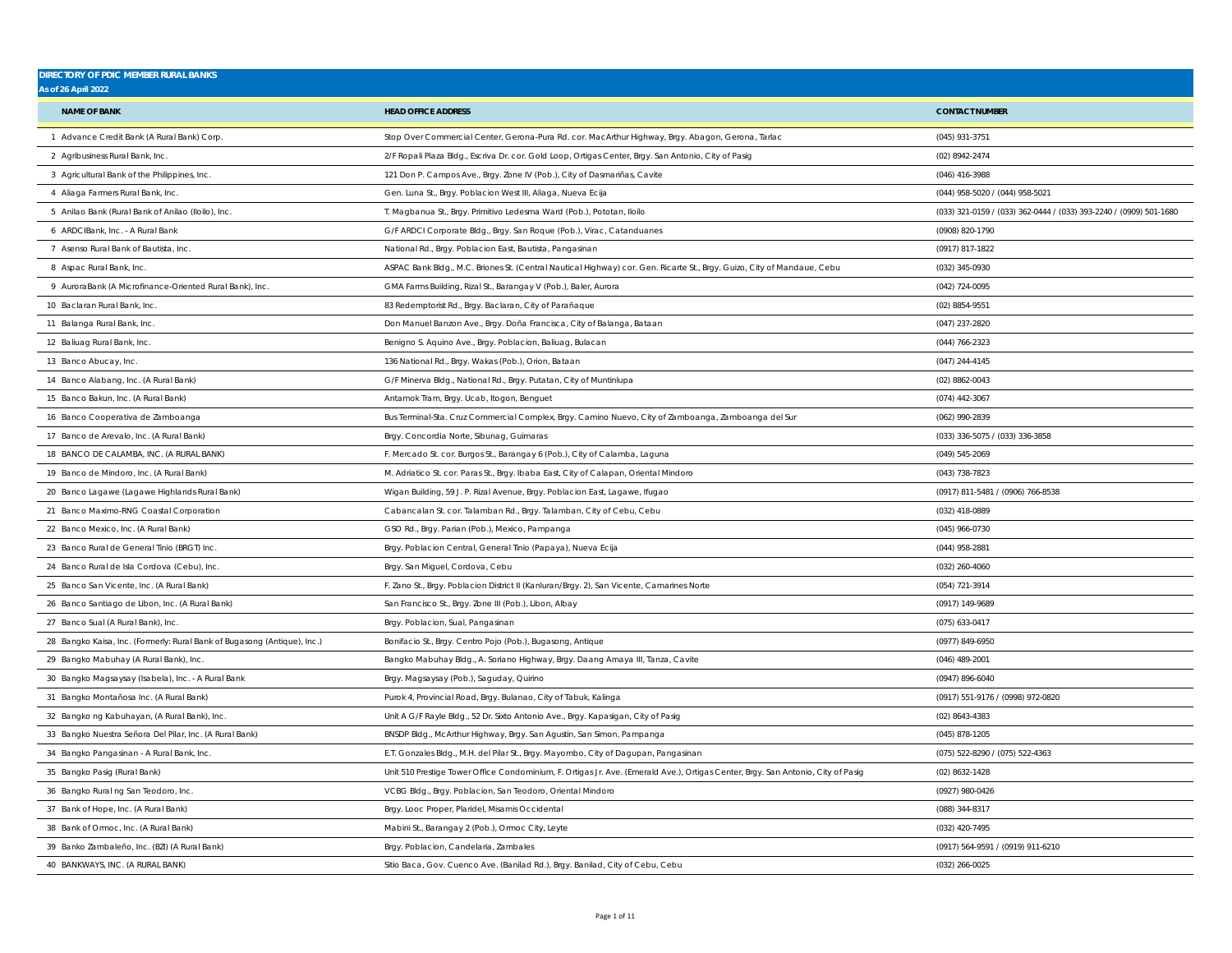| <b>DIRECTORY OF PDIC MEMBER RURAL BANKS</b>                                             |                                                                                                  |                                           |
|-----------------------------------------------------------------------------------------|--------------------------------------------------------------------------------------------------|-------------------------------------------|
| <b>As of 26 April 2022</b>                                                              |                                                                                                  |                                           |
| <b>NAME OF BANK</b>                                                                     | <b>HEAD OFFICE ADDRESS</b>                                                                       | <b>CONTACT NUMBER</b>                     |
| 41 Bannawag Bank, Inc. (A Rural Bank)                                                   | Brgy. Dr. Camilo Osias Pob. (Cabuaan Este), Balaoan, La Union                                    | (072) 607-0195                            |
| 42 Bataan Cooperative Bank                                                              | Leonida Bldg., Capitol Drive, Brgy. San Jose, City of Balanga, Bataan                            | $(047)$ 237-1205                          |
| 43 Batangas Rural Bank for Cooperatives, Inc.                                           | New Public Market, Pastor Ave., Brgy. Cuta, Batangas City, Batangas                              | (043) 723-1715                            |
| 44 Bayanihan Bank, Inc.                                                                 | 111 Quezon St., Barangay Zone 1 (Pob.), Atimonan, Quezon                                         | (042) 511-1436                            |
| 45 BAYBANK, Inc. (A Rural Bank)                                                         | Gomez St., Brgy. Poblacion, Baganga, Davao Oriental                                              | (087) 976-0001                            |
| 46 BDO Network Bank, Inc.                                                               | Km. 9, Brgy. Sasa, Buhangin, City of Davao, Davao del Sur                                        | (082) 233-7777                            |
| 47 Benguet Center Bank, Inc., A Rural Bank                                              | Brgy. Poblacion, Sablan, Benguet                                                                 | (074) 422-3931                            |
| 48 BHF Rural Bank, Inc.                                                                 | Brgy. Mayombo, City of Dagupan, Pangasinan                                                       | (075) 522-9079                            |
| 49 Biñan Rural Bank, Inc.                                                               | R. C. Victoria Bldg., M. Manabat St., Brgy. San Antonio, City of Biñan, Laguna                   | (049) 511-6300                            |
| 50 Binangonan Rural Bank, Inc.                                                          | 135 Baltazar St., Brgy. Layunan (Pob.), Binangonan, Rizal                                        | (02) 8652-0102                            |
| 51 BINHI Rural Bank, Inc. (Formerly: Rural Bank of Balingasag (Misamis Oriental), Inc.) | RBBI Bldg., Rizal St. cor. Malvar St., Brgy. 5 (Pob.), Balingasag, Misamis Oriental              | (088) 333-2268                            |
| 52 BOF, Inc. (A Rural Bank)                                                             | McArthur Highway, Brgy. Dolores, City of San Fernando, Pampanga                                  | (045) 963-5289 to 90                      |
| 53 Bolbok Rural Bank, Inc.                                                              | 002 Mojica St., Brgy. Poblacion, San Juan, Batangas                                              | (043) 575-3222                            |
| 54 Bridgeway Rural Banking Corporation                                                  | Agora Complex, Brgy. Batonlapoc, Botolan, Zambales                                               | (047) 810-2072                            |
| 55 Bukidnon Bank (A Rural Bank), Inc.                                                   | Brgy. Poblacion, Kalilangan, Bukidnon                                                            | (088) 259-0820 / (0917) 314-9104          |
| 56 Butuan City Rural Bank, Inc.                                                         | 375 A.D. Curato St., Brgy. Rajah Soliman Pob. (Brgy. 4), City of Butuan, Agusan del Norte        | (085) 341-5019                            |
| 57 Cagsawa Rural Bank, Inc.                                                             | 1/F VNB Bldg., 281 T. Perez St.(formerly Gen. Luna St.), Brgy. San Roque, Daraga (Locsin), Albay | (052) 483-3376                            |
| 58 Camalig Bank, Inc. (A Rural Bank)                                                    | Rizal St., Brgy. 15-llawod East Pob. (Ilawod 3), City of Legazpi, Albay                          | (052) 480-0801                            |
| 59 Camiling Rural Bank, Inc.                                                            | Quezon Ave., Brgy. Poblacion C, Camiling, Tarlac                                                 | (045) 934-0849                            |
| 60 Cantilan Bank, Inc. (A Rural Bank)                                                   | Orozco St., Brgy. Magosilom, Cantilan, Surigao del Sur                                           | (086) 212-5055                            |
| 61 CARD Bank-A Microfinance-Oriented Rural Bank                                         | 35 P. Burgos St. cor. M. Paulino St., Barangay VII-D (Pob.), City of San Pablo, Laguna           | (049) 562-4309 local 112 / (049) 562-7660 |
| 62 CARD MRI Rizal Bank, Inc., A Microfinance-Oriented Rural Bank                        | P. Guevarra St. cor. Aguirre St., Barangay II (Pob.), Santa Cruz, Laguna                         | $(049)$ 254-4563                          |
| 63 Caritas Banco ng Masa, Inc. (A Rural Bank)                                           | Easy Mart Compound, National Highway, Barangay 1 (Pob.), Calatagan, Batangas                     | (043) 419-0195                            |
| 64 Cavite United Rural Bank Corporation                                                 | 636 E. Aguinaldo Highway, Brgy. Tanzang Luma III, City of Imus, Cavite                           | (046) 435-1701                            |
| 65 Cebuana Lhuillier Rural Bank, Inc                                                    | 160, Zapote Rd., Brgy. Zapote I, City of Bacoor, Cavite                                          | (046) 417-3366                            |
| 66 Century Rural Bank, Inc.                                                             | Babak-Samal-Kaputian Rd., Brgy. Moncado (Pob.), Island Garden City of Samal, Davao del Norte     | (0917) 381-7349 / (0922) 892-2479         |
| 67 Citizen's Rural Bank (Cabiao), Inc.                                                  | 51 General Lapuz St., Brgy. San Juan North (Pob.), Cabiao, Nueva Ecija                           | (044) 958-1836                            |
| 68 Classic Rural Bank, Inc.                                                             | G/F Classic Bank Bldg., Evangelista St., Barangay 9 (Pob.), Batangas City, Batangas              | $(043)$ 723-5554                          |
| 69 Common Wealth Rural Bank, Inc.                                                       | G/F Amity Bldg., Maharlika Highway, Brgy. San Fermin, City of Cauayan, Isabela                   | (078) 652-4163                            |
| 70 Community Rural Bank of Dapitan City Incorporated                                    | Andres Bonifacio Ave., Brgy. Bagting (Pob.), City of Dapitan, Zamboanga del Norte                | $(065)$ 213-6263                          |
| 71 Community Rural Bank of Medellin Cebu, Inc.                                          | Jose Rizal St., Brgy. Poblacion, Medellin, Cebu                                                  | (032) 436-2042                            |
| 72 Community Rural Bank of Romblon (Romblon), Inc.                                      | Barangay I (Pob.), Romblon, Romblon                                                              | (0961) 358-7908                           |
| 73 Community Rural Bank of San Felipe (Zambales), Inc.                                  | National Highway, Brgy. Feria (Pob.), San Felipe, Zambales                                       | (047) 913-4209                            |
| 74 Community Rural Bank of San Gabriel (La Union), Inc.                                 | Brgy. Poblacion, San Gabriel, La Union                                                           | (072) 687-0259                            |
| 75 Consolidated Cooperative Bank (CCB)                                                  | CBDS Bldg., 8002 Magsaysay St., Brgy. Zone 3 (Pob.), City of Digos, Davao del Sur                | (082) 237-0174                            |
| 76 Cooperative Bank of Benguet                                                          | JC 225 Central, Brgy. Pico, La Trinidad, Benguet                                                 | (074) 690-5903                            |
| 77 Cooperative Bank of Bohol                                                            | 0126 CPG East Ave., Brgy. Poblacion I, City of Tagbilaran, Bohol                                 | (038) 427-2116                            |
| 78 Cooperative Bank of Cagayan                                                          | CBC Bldg., Diversion Rd., Brgy. San Gabriel, Tuguegarao City, Cagayan                            | (078) 844-3432                            |
| 79 Cooperative Bank of Cebu                                                             | M. Velez St., Brgy. Guadalupe, City of Cebu, Cebu                                                | $(032)$ 255-3367                          |
| 80 Cooperative Bank of Cotabato                                                         | CBC Bldg. No. 1, Maharlika Highway, Brgy. Lanao, City of Kidapawan, Cotabato (North Cotabato)    | (064) 572-1592                            |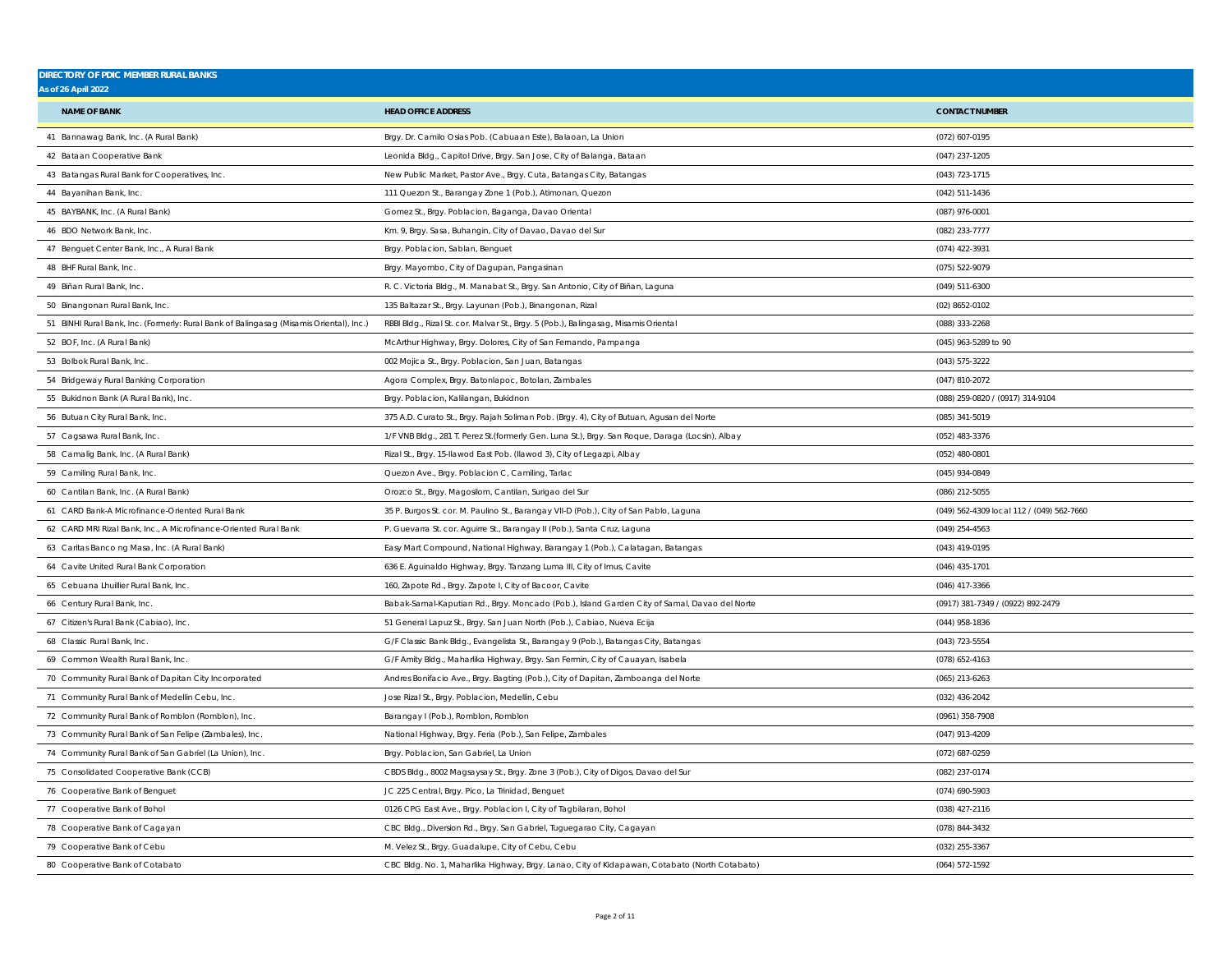| <b>DIRECTORY OF PDIC MEMBER RURAL BANKS</b><br><b>As of 26 April 2022</b> |                                                                                                                          |                                                 |
|---------------------------------------------------------------------------|--------------------------------------------------------------------------------------------------------------------------|-------------------------------------------------|
|                                                                           |                                                                                                                          |                                                 |
| <b>NAME OF BANK</b>                                                       | <b>HEAD OFFICE ADDRESS</b>                                                                                               | <b>CONTACT NUMBER</b>                           |
| 81 Cooperative Bank of La Union                                           | CBLU Building, National Highway, Brgy. Santa Barbara (Pob.), Agoo, La Union                                              | (072) 682-2228                                  |
| 82 Cooperative Bank of Mountain Province                                  | 1/F CBMP Bldg., Road Level, Loc-Ong St., Brgy. Poblacion (Bontoc), Bontoc, Mountain Province                             | (0948) 756-1083                                 |
| 83 Cooperative Bank of Negros Oriental                                    | CBNO Building, Libertad St., Poblacion No. 8 (Barangay 8), City of Dumaguete, Negros Oriental                            | (035) 225-1708                                  |
| 84 Cooperative Bank of Nueva Vizcaya                                      | P. Burgos St. cor. Gaddang St., Brgy. Quirino, Solano, Nueva Vizcaya                                                     | (078) 326-6133                                  |
| 85 Cooperative Bank of Palawan                                            | CBP Building, Junction 1 St., Brgy. San Miguel, City of Puerto Princesa, Palawan                                         | (048) 434-9505 / (048) 434-9519                 |
| 86 Cooperative Bank of Quezon Province                                    | Granja St. cor. Leon Guinto St., Barangay 8 (Pob.), City of Lucena, Quezon                                               | (042) 373-5103                                  |
| 87 Cooperative Bank of Zambales                                           | Rizal Ave. cor. Gomez St., Brgy. Zone 2 Pob. (Aypa), Iba, Zambales                                                       | (047) 602-1890                                  |
| 88 Cordillera Bank (A Rural Bank), Inc.                                   | 31 Mena Crisologo St., Barangay I (Pob.), City of Vigan, Ilocos Sur                                                      | (077) 722-2739 / (077) 632-0293                 |
| 89 Country Builders Bank, Inc. (A Rural Bank)                             | 10 Gen. A. Luna Ave., Brgy. Tuktukan, City of Taguig                                                                     | (02) 8275-0241 / (02) 8882-3495                 |
| 90 Countryside Rural Bank of Palauig (Zambales), Inc.                     | Brgy. West Poblacion, Palauig, Zambales                                                                                  | (047) 611-1286                                  |
| 91 Crown Bank, Inc.                                                       | McArthur Highway, Brgy. San Vicente, Apalit, Pampanga                                                                    | (0917) 885-0345                                 |
| 92 CSFirst Bank, Inc. - A Rural Bank                                      | G/F Royal Mall Complex, Rizal Ave., Brgy. Zone I (Pob.), Bayambang, Pangasinan                                           | (075) 632-1233                                  |
| 93 Cuyapo Rural Bank, Inc.                                                | Quezon Ave., Brgy. District VII (Pob. VII), Cuyapo, Nueva Ecija                                                          | (044) 608-1538                                  |
| 94 Diamond Rural Bank, Inc.                                               | 117 Hilltop St., Brgy. Kayang-Hilltop, City of Baguio, Benguet                                                           | (074) 442-3440                                  |
| 95 Dumaguete Rural Bank, Inc.                                             | DRBI Bldg., San Jose St., Poblacion No. 6 (Barangay 6), City of Dumaguete, Negros Oriental                               | (035) 422-6912 / (035) 225-4820                 |
| 96 Dungganon Bank (A Microfinance Rural Bank), Inc.                       | NWTF Bldg., 102 San Sebastian St. cor. Verbena St., Barangay 33 (Pob.), City of Bacolod, Negros Occidental               | (034) 433-7884                                  |
| 97 East West Rural Bank, Inc.                                             | 3-4/F East West Bank Bldg., J. P. Laurel Ave. cor. Iñigo St., Brgy. 19-B (Pob.), Poblacion, City of Davao, Davao del Sur | (082) 238-7714                                  |
| 98 ECCOBANK (A Rural Bank) Inc.                                           | Brgy. Poblacion, San Isidro, Nueva Ecija                                                                                 | (044) 940-8307                                  |
| 99 Emerald Rural Bank, Inc.                                               | Sapang Palay, Brgy. Santa Cruz, City of San Jose Del Monte, Bulacan                                                      | $(044)$ 815-6562                                |
| 100 Enterprise Bank, Inc. (A Rural Bank)                                  | Enterprise Bldg., Km. 5, Brgy. Buhangin (Pob.), Buhangin, City of Davao, Davao del Sur                                   | (082) 300-4042                                  |
| 101 Enterprise Capital Bank, Inc. (Taguig Rural Bank)                     | Amber Place, 67 Bayani Rd., Brgy. Fort Bonifacio, City of Taguig                                                         | (02) 8889-8715 or 8716                          |
| 102 Entrepreneur Rural Bank, Inc.                                         | 63 A. Mabini St., Brgy. Poblacion, City of San Pedro, Laguna                                                             | (049) 808-1128                                  |
| 103 Far Eastern Bank (A Rural Bank), Inc.                                 | Market Site, Barangay 7 (Pob.), Dolores, Eastern Samar                                                                   | (0917) 326-3591 / (0998) 534-4137               |
| 104 FARMBANK, Inc. (A Rural Bank)                                         | Teodoro Arcenas Trade Center, Plaridel St., Poblacion VIII (Barangay VIII), City of Roxas, Capiz                         | (036) 621-0619                                  |
| 105 FBC First Bank of Calaca, Inc.                                        | 137 Marasigan St., Barangay 3 (Pob.), Calaca, Batangas                                                                   | (043) 424-0216                                  |
| 106 Filidian Rural Bank of Antipolo, Inc.                                 | 6 Sen. L. Sumulong Memorial Circle, Brgy. Dalig, City of Antipolo, Rizal                                                 | (02) 8697-4430 / (02) 8650-8659                 |
| 107 First Agro-Industrial Rural Bank, Inc. (FairBank)                     | 2-3/F, V. dela Vina St., J. Lequin Sts, Brgy. Gairan, City of Bogo, Cebu                                                 | (0917) 588-0986                                 |
| 108 First Community Bank, Inc. (Rural Bank)                               | G/F Villasor-Villanueva Bldg., 59 Locsin St., Barangay 37 (Pob.), City of Bacolod, Negros Occidental                     | (034) 434-5983                                  |
| 109 First Imperial Business Bank, Inc. (A Rural Bank)                     | BCB Bldg., Simon Ledesma St., Brgy. Democracia, City of Iloilo, Iloilo                                                   | (033) 321-7361                                  |
| 110 First Integrity Bank, Inc. (Rural Bank of Bailen)                     | 1655 Real St., Brgy. Poblacion 1, General Emilio Aguinaldo, Cavite                                                       | (046) 686-4596                                  |
| 111 First Isabela Cooperative Bank (FICOBANK)                             | FICO Bank Corporate Center, National Highway, Brgy. Minante 1, City of Cauayan, Isabela                                  | (078) 307-3364 / (078) 307-0051                 |
| 112 First Mindoro Microfinance Rural Bank, Inc.                           | BOCSI Bldg., Mabini St. cor. Hernandez St., Brgy. Poblacion, Bongabong, Oriental Mindoro                                 | $(043)$ 283-5660                                |
| 113 First Philippine Partners Bank, Inc. (A Rural Bank)                   | National Highway, Brgy. Pitogo, Consolacion, Cebu                                                                        | (032) 430-9133 / (032) 427-116 / (032) 255-0458 |
| 114 First State Bank, Inc., A Rural Bank                                  | Door 1 MFC Bldg., Lacson St. cor. Hernaez St., Barangay 22 (Pob.), City of Bacolod, Negros Occidental                    | $(034)$ 434-2767                                |
| 115 First Tagum Rural Bank, Inc.                                          | 1st TRuBank Bldg., Bonifacio St. cor. Rizal St., Brgy. Magugpo Poblacion, City of Tagum, Davao del Norte                 | (084) 216-0308                                  |
| 116 First United Farmers Rural Bank, Inc.                                 | Brgy. Calios, Santa Cruz, Laguna                                                                                         | (0920) 910-8187                                 |
| 117 Frontier Rural Bank, Inc.                                             | M. Rizon Bldg., Punta Rizal St., Brgy. Pajo, City of Lapu-Lapu (Opon), Cebu                                              | (032) 342-8339                                  |
| 118 Gateway Rural Bank, Inc.                                              | MacArthur Highway, Brgy. Borol 1st, Balagtas (Bigaa), Bulacan                                                            | (044) 693-3452 / (044) 769-2678                 |
| 119 GM Bank of Luzon, Inc. (A Rural Bank)                                 | Maharlika Highway, Brgy. General Luna (Pob.), City of Cabanatuan, Nueva Ecija                                            | (044) 940-6000 local 174                        |
| 120 Golden Rural Bank of the Philippines, Inc.                            | National Highway, Brgy. San Fermin, City of Cauayan, Isabela                                                             | (078) 652-0155 / (0917) 532-8010                |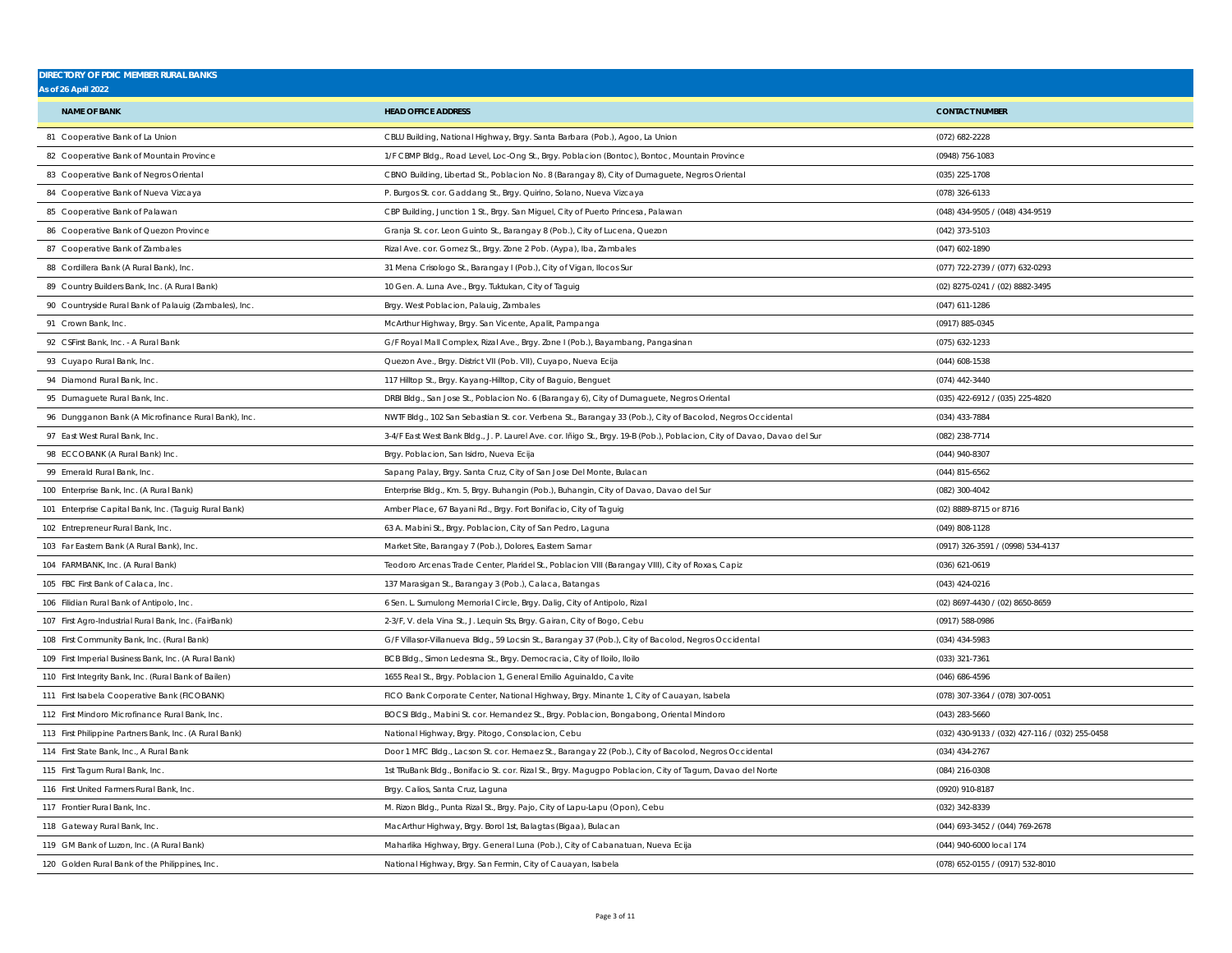| <b>DIRECTORY OF PDIC MEMBER RURAL BANKS</b><br><b>As of 26 April 2022</b>   |                                                                                                                     |                                                     |
|-----------------------------------------------------------------------------|---------------------------------------------------------------------------------------------------------------------|-----------------------------------------------------|
|                                                                             |                                                                                                                     |                                                     |
| <b>NAME OF BANK</b>                                                         | <b>HEAD OFFICE ADDRESS</b>                                                                                          | <b>CONTACT NUMBER</b>                               |
| 121 Guagua Rural Bank, Inc.                                                 | Brgy. Plaza Burgos (Pob.), Guagua, Pampanga                                                                         | (045) 963-5177                                      |
| 122 Guagua Savers Bank, A Rural Bank, Incorporated                          | Plaza Burgos, 503 Clemente Puno St., Brgy. Santo Cristo, Guagua, Pampanga                                           | (045) 900-0100                                      |
| 123 Highland Rural Bank, Inc.                                               | A-02 D&L Bldg., Brgy. Poblacion, La Trinidad, Benguet                                                               | (074) 422-1333                                      |
| 124 Ilocos Consolidated Cooperative Bank                                    | Brgy. Bagani Camposanto, City of Candon, Ilocos Sur                                                                 | (077) 674-0357                                      |
| 125 Imus Rural Bank, Inc.                                                   | Col. Sapinoso St. cor. Capt. I. Bella St., Brgy. Poblacion I-C, City of Imus, Cavite                                | (046) 471-3481                                      |
| 126 Innovative Bank, Inc. (A Rural Bank)                                    | F. Martinez St., Brgy. Takungan, Pililla, Rizal                                                                     | (02) 8654-0018 to 19                                |
| 127 Janiuay Rural Bank, Inc.                                                | Crispin Salazar St., Brgy. Crispin Salazar South (Pob.), Janiuay, Iloilo                                            | (033) 531-8430                                      |
| 128 Katipunan Banking Corporation "A Rural Bank"                            | Quezon Ave. cor. Aguilar St., Brgy. Miputak (Pob.), City of Dipolog, Zamboanga del Norte                            | (065) 212-7647                                      |
| 129 Key Rural Bank, Inc.                                                    | Brgy. Poblacion, San Antonio, Nueva Ecija                                                                           | $(044)$ 486-2086                                    |
| 130 Laguna Prestige Banking Corporation, (A Rural Bank)                     | 10 J. P. Rizal St. cor. Limcaoco St., Barangay Uno (Pob.), City of Cabuyao, Laguna                                  | (049) 531-2006                                      |
| 131 Liberty Bank (A Rural Bank) Inc.                                        | McArthur Highway cor. Contreras St., Brgy. Calvario, City of Meycauayan, Bulacan                                    | (044) 228-6032                                      |
| 132 LifeBank - A Rural Bank                                                 | Bypass Rd., Brgy. Duyan-Duyan, Santa Barbara, Iloilo                                                                | (033) 523-4506                                      |
| 133 Limcoma Rural Bank, Inc.                                                | Makalintal Ave., Poblacion Barangay II, San Jose, Batangas                                                          | (043) 726-2602 / (043) 726-0007                     |
| 134 Lipa Bank, Inc. (A Rural Bank)                                          | 65 J.M. Kalaw St., Poblacion Barangay 5, City of Lipa, Batangas                                                     | (043) 756-2411                                      |
| 135 LUDB Bank, Inc. (A Rural Bank)                                          | Quezon Ave., Barangay II (Pob.), City of San Fernando, La Union                                                     | (072) 888-2588 / (072) 619-4947                     |
| 136 Mactan Rural Bank (Lapu-lapu City), Inc.                                | MYFC Bldg., Maximo Patalinhug Ave., Brgy. Pajo, City of Lapu-Lapu (Opon), Cebu                                      | (032) 340-3978                                      |
| 137 Maharlika Rural Bank, Inc.                                              | Brgy. Poblacion North, Santa Cruz, Zambales                                                                         | (0999) 889-3559 / (0998) 990-0692 / (0950) 783-8008 |
| 138 Malarayat Rural Bank, Inc.                                              | G.A. Solis St., Poblacion Barangay 11, City of Lipa, Batangas                                                       | (043) 756-1318                                      |
| 139 Mallig Plains Rural Bank (Isabela), Inc.                                | Brgy. Centro II (Pob.), Mallig, Isabela                                                                             | (0917) 625-1505                                     |
| 140 MANOR BANK - A Rural Bank Corp.                                         | Zamora St. cor. Gen. Luna St., Brgy. Liwanag (Pob.), Odiongan, Romblon                                              | (042) 567-5141                                      |
| 141 Marayo Bank, Inc. (A Rural Bank)                                        | Cortez St., Brgy. 1 (Pob.), Pontevedra, Negros Occidental                                                           | (034) 377-7212                                      |
| 142 Maritime Bank Corporation (A Rural Bank)                                | Rias Bldg., Emilio Aguinaldo Highway, Brgy. P. F. Espiritu VII, City of Bacoor, Cavite                              | (046) 471-3646                                      |
| 143 Masagana Rural Bank, (Gen. Natividad, N.E.), Inc.                       | Purok Caballero, Brgy. Poblacion, General Mamerto Natividad, Nueva Ecija                                            | (044) 806-1389                                      |
| 144 Mega Rural Bank (Lucena City), Inc.                                     | C.M. Recto St., Barangay 9 (Pob.), City of Lucena, Quezon                                                           | (042) 710-8259                                      |
| 145 Metro South Cooperative Bank                                            | IDC Centre, Zapote St. cor. Kalayaan Ave., Brgy. Santa Cruz, City of Makati                                         | $(02)$ 8897-6600                                    |
| 146 Mindanao Consolidated Cooperative Bank                                  | Provincial Capitol Compound, Antonio Luna St., Barangay 27 (Pob.), City of Cagayan de Oro, Misamis Oriental         | (088) 858-3206                                      |
| 147 Misamis Bank, Inc. A Rural Bank                                         | Brgy. Sebac, Tudela, Misamis Occidental                                                                             | $(088)$ 545-0001                                    |
| 148 Money Mall Rural Bank, Inc.                                             | National Highway cor. Chicote St., Brgy. Cuambog (Pob.), Mabini (Doña Alicia), Compostela Valley                    | (084) 810-0296                                      |
| 149 Mount Carmel Rural Bank, Inc.                                           | J. M. Kalaw St., Poblacion Barangay 5, City of Lipa, Batangas                                                       | (043) 756-4341                                      |
| 150 Municipal Rural Bank of Libmanan (Camarines Sur), Inc.                  | T.H. Dilanco St., Brgy. Poblacion, Libmanan, Camarines Sur                                                          | (054) 511-8178                                      |
| 151 Municipal Rural Bank of Nabua (Camarines Sur), Inc.                     | Brgy. San Francisco (Pob.), Nabua, Camarines Sur                                                                    | (052) 480-0801 / (052) 480-0810                     |
| 152 MVSM Bank (A Rural Bank since 1953), Inc                                | 389 J.P. Rizal St., Brgy. Sto. Niño, City of Marikina                                                               | (02) 8681-0075                                      |
| 153 Naawan Community Rural Bank (Misamis Oriental), Inc.                    | National Highway, Brgy. Poblacion, Naawan, Misamis Oriental                                                         | (088) 882-6841                                      |
| 154 National Teachers and Employees Cooperative Bank (NTECB)                | M.J. Cuenco St. cor. Juan Luna Ave.(San Jose dela Montaña St), Brgy. Mabolo, City of Cebu, Cebu                     | (032) 345-6936 / (032) 231-0645                     |
| 155 Negros Cooperative Bank                                                 | D' Northgate Bldg., Capitol Shopping Center, B. S. Aquino Dr., Brgy. Villamonte, City of Bacolod, Negros Occidental | (034) 703-2693 / (034) 433-1993                     |
| 156 Network Consolidated Cooperative Bank                                   | 160 Katipunan Ave., Brgy. Saint Ignatius, Quezon City                                                               | (02) 8364-3756                                      |
| 157 New Rural Bank of Agoncillo, Inc.                                       | Alcantara St., Brgy. Poblacion, Agoncillo, Batangas                                                                 | (0917) 622-8477                                     |
| 158 New Rural Bank of San Leonardo (Nueva Ecija), Inc.                      | NRBSL Bldg., Maharlika Highway, Brgy. Diversion, San Leonardo, Nueva Ecija                                          | (044) 950-0022 / (044) 940-5792                     |
| 159 North Pacific Banking Corporation (A Rural Bank of Sta. Maria, Isabela) | La Patria Bldg., National Highway, Brgy. Cabaruan, City of Cauayan, Isabela                                         | (078) 652-1940                                      |
| 160 Occidental Mindoro Cooperative Bank                                     | 615 Lapu-lapu St., Brgy. 5 (Pob.), San Jose, Occidental Mindoro                                                     | (043) 732-1909                                      |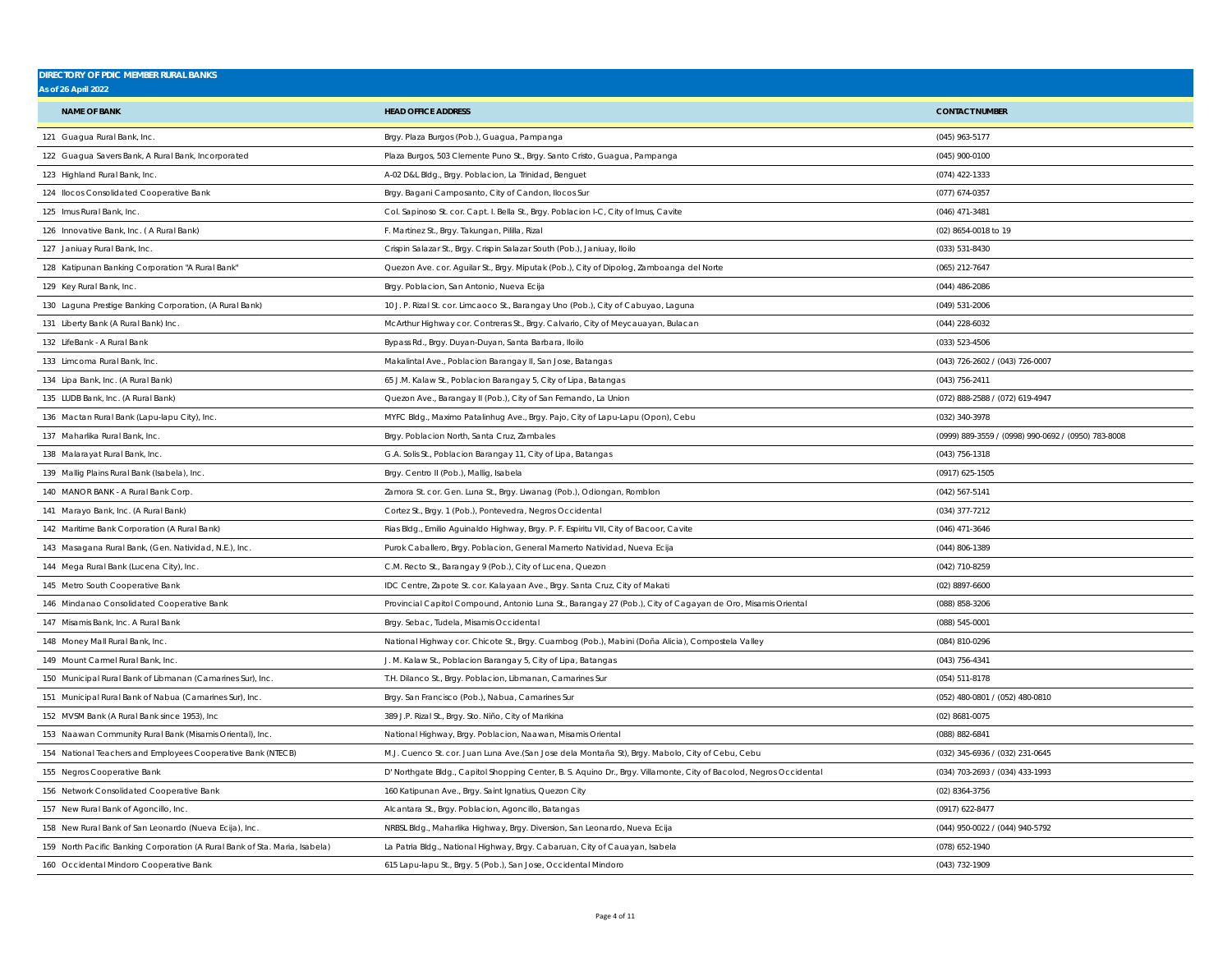| <b>DIRECTORY OF PDIC MEMBER RURAL BANKS</b>                    |                                                                                                                    |                                                    |
|----------------------------------------------------------------|--------------------------------------------------------------------------------------------------------------------|----------------------------------------------------|
| As of 26 April 2022                                            |                                                                                                                    |                                                    |
| <b>NAME OF BANK</b>                                            | <b>HEAD OFFICE ADDRESS</b>                                                                                         | <b>CONTACT NUMBER</b>                              |
| 161 One Unified Rural Bank of Cavite, Inc.                     | Gen. Trias Drive, Brgy. Tejero, City of General Trias, Cavite                                                      | (046) 437-8114                                     |
| 162 Oriental Tamaraw Rural Bank of Naujan (Or. Mdo.), Inc.     | Brgy. Barcenaga, Naujan, Oriental Mindoro                                                                          | (0919) 994-3994                                    |
| 163 Ormon Bank (Rural Bank of Mulanay (Quezon), Inc.)          | Km. 68 National Highway, Brgy. Santo Domingo, Bay, Laguna                                                          | (049) 536-3532                                     |
| 164 Own Bank, The Rural Bank of Cavite City, Inc.              | 505 P. Burgos Ave., Barangay 39 (Jasmin), City of Cavite, Cavite                                                   | (046) 431-2066                                     |
| 165 Pangasinan Bank (A Rural Bank), Inc.                       | Rizal Ave., Brgy. Poblacion, Mangaldan, Pangasinan                                                                 | (075) 523-5859 / (075) 540-9722                    |
| 166 Panguil Bay Rural Bank of Ozamiz, Inc.                     | Don Anselmo Bernad Ave., Brgy. Aguada (Pob.), City of Ozamiz, Misamis Occidental                                   | (088) 521-2385                                     |
| 167 Partner Rural Bank (Cotabato), Inc.                        | J.P. Laurel St., Brgy. Poblacion II, Pigkawayan, Cotabato (North Cotabato)                                         | (064) 229-3232                                     |
| 168 People's Rural Bank (General Santos City), Inc.            | Plaza Nova Bldg., Irineo Santiago Blvd., Brgy. Dadiangas South, City of General Santos (Dadiangas), South Cotabato | (083) 553-2290                                     |
| 169 Philippine SME Bank, Inc., A Rural Bank                    | OCS Bldg., M.L. Quezon St., Brgy. Cabancalan, City of Mandaue, Cebu                                                | (032) 421-3677                                     |
| 170 Pioneer Bank (A Rural Bank), Inc.                          | Brgy. Jimilian, Loboc, Bohol                                                                                       | (038) 537-9330                                     |
| 171 PlanBank "Rural Bank of Canlubang Planters, Inc."          | Planbank Bldg., National Highway, Brgy. Halang, City of Calamba, Laguna                                            | (049) 545-7094 to 96                               |
| 172 ProFarmers Rural Banking Corporation                       | Zone 5, Brgy. Santo Niño 2nd, San Jose City, Nueva Ecija                                                           | (044) 803-7035                                     |
| 173 Progressive Bank, Inc. Under name Progressive a Rural Bank | Del Rosario St., Brgy. Poblacion Sur, Balasan, Iloilo                                                              | (033) 393-0029 / (0910) 301-8923 / (0951) 953-6216 |
| 174 Progressive Rural Bank, Inc.                               | Luta Norte, Brgy. Luta Del Norte, Malvar, Batangas                                                                 | (043) 778-4223                                     |
| 175 Provident Rural Bank of Sta. Cruz (Laguna) Inc.            | Quezon Ave., Brgy. Calios, Santa Cruz, Laguna                                                                      | (049) 501-2461                                     |
| 176 Queen City Rural Bank, Inc.                                | 2nd Level Plazuela Tres, Evangelista St. cor. Leocadio St., Brgy. Purok II (Pob.), Pavia, Iloilo                   | (033) 320-0040 / (033) 320-1739                    |
| 177 Quezon Capital Rural Bank, Inc.                            | Perez St. cor. C. M. Recto St., Barangay 9 (Pob.), City of Lucena, Quezon                                          | (042) 710-3182                                     |
| 178 Rang-ay Bank (A Rural Bank), Inc.                          | G/F Nisce-Querol Bldg., 67 Gen. Luna St., Barangay IV (Pob.), City of San Fernando, La Union                       | (072) 242-5661 to 63                               |
| 179 RBT Bank, Inc., A Rural Bank                               | Rizal St., Brgy. Poblacion, Talisayan, Misamis Oriental                                                            | (0917) 546-7950 / (0917) 633-8089                  |
| 180 Rural Bank of Agoo, Inc.                                   | National Highway, Brgy. Consolacion (Pob.), Agoo, La Union                                                         | (072) 521-0059                                     |
| 181 Rural Bank of Alabel (Sarangani), Inc.                     | Aldevinco St., Brgy. Poblacion (Alabel), Alabel, Sarangani                                                         | (083) 508-2066 / (083) 500-9050                    |
| 182 Rural Bank of Alaminos, (Pangasinan) Inc.                  | Quezon Ave., Brgy. Poblacion, City of Alaminos, Pangasinan                                                         | (075) 654-1245                                     |
| 183 Rural Bank of Alicia (Isabela), Inc.                       | Quezon St., Brgy. Magsaysay (Pob.), Alicia, Isabela                                                                | (078) 325-1833                                     |
| 184 Rural Bank of Alitagtag, Inc.                              | 162 National Highway, Brgy. Poblacion East, Alitagtag, Batangas                                                    | (043) 772-0032                                     |
| 185 Rural Bank of Altavas (Aklan), Inc.                        | 74 Gen. Luna St., Brgy. Poblacion, Altavas, Aklan                                                                  | (036) 269-1081 / (0917) 507-9547                   |
| 186 Rural Bank of Amlan (Negros Oriental), Inc.                | North National Highway cor. Mabini St., Brgy. Poblacion, Amlan (Ayuquitan), Negros Oriental                        | (0917) 317-1293 / (0961) 906-2376                  |
| 187 Rural Bank of Anda (Pangasinan), Inc.                      | 005 Rizal St., Brgy. Poblacion, Anda, Pangasinan                                                                   | (075) 636-3219                                     |
| 188 Rural Bank of Angat (Bulacan), Inc                         | Matias A. Fernando Ave., Brgy. San Roque (Pob.), Angat, Bulacan                                                    | $(044)$ 308-1045                                   |
| 189 Rural Bank of Angeles, Inc.                                | Miranda St. cor. Sto. Entiero St., Brgy. Santo Rosario (Pob.), City of Angeles, Pampanga                           | (045) 425-0005 / (0923) 856-5998 / (0929) 067-8073 |
| 190 Rural Bank of Angono, Inc.                                 | 139 M. L. Quezon Ave., Brgy. San Isidro, Angono, Rizal                                                             | (02) 8651-0087                                     |
| 191 Rural Bank of Antipolo, Inc.                               | 53 J. Sumulong St., Brgy. San Roque (Pob.), City of Antipolo, Rizal                                                | (02) 8650-5960                                     |
| 192 Rural Bank of Apalit, Inc.                                 | McArthur Highway, Brgy. San Vicente, Apalit, Pampanga                                                              | (045) 652-0416                                     |
| 193 Rural Bank of Aritao, Inc.                                 | National Highway, Brgy. Banganan, Aritao, Nueva Vizcaya                                                            | (0997) 974-4863                                    |
| 194 Rural Bank of Bacnotan, Inc.                               | Brgy. Nagsimbaanan, Bacnotan, La Union                                                                             | (072) 607-4152                                     |
| 195 Rural Bank of Baco (Oriental Mindoro), Inc.                | National Highway, Brgy. Poblacion, Baco, Oriental Mindoro                                                          | $(043)$ 288-4985                                   |
| 196 Rural Bank of Bacolod City, Inc.                           | Capitol Shopping Center, 74-76 Narra Ave., Brgy. Villamonte, City of Bacolod, Negros Occidental                    | (034) 434-5363                                     |
| 197 Rural Bank of Bacong (Negros Oriental), Inc.               | Hibbard Ave., Amigo Subd., Brgy. Piapi, City of Dumaguete, Negros Oriental                                         | (035) 422-4359                                     |
| 198 Rural Bank of Bagabag (N.V.), Inc.                         | 65-A National Highway, Brgy. San Pedro (Pob.), Bagabag, Nueva Vizcaya                                              | (078) 332-2013                                     |
| 199 Rural Bank of Bagac, Bataan, Inc.                          | 13 J. P. Rizal St., Brgy. Pag-asa (Wawa-Sibacan), Bagac, Bataan                                                    | (047) 237-7375                                     |
| 200 Rural Bank of Baguio, Inc.                                 | G/F Jesnor Condominium Bldg., 4 Cariño St. cor. Otek St., Brgy. Rizal Monument Area, City of Baguio, Benguet       | (074) 442-2976                                     |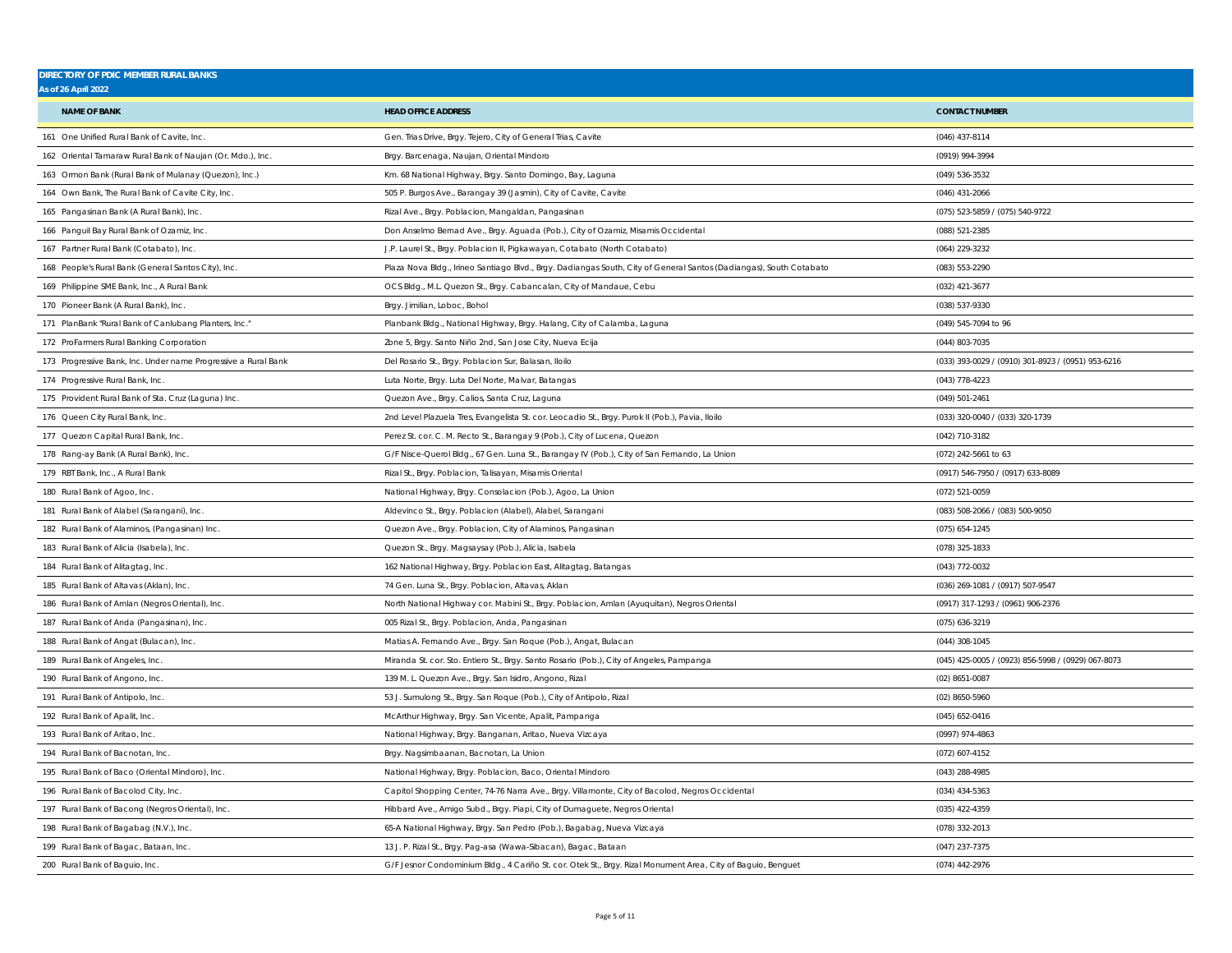| <b>DIRECTORY OF PDIC MEMBER RURAL BANKS</b><br>As of 26 April 2022 |                                                                                                                    |                                       |
|--------------------------------------------------------------------|--------------------------------------------------------------------------------------------------------------------|---------------------------------------|
|                                                                    |                                                                                                                    |                                       |
| <b>NAME OF BANK</b>                                                | <b>HEAD OFFICE ADDRESS</b>                                                                                         | <b>CONTACT NUMBER</b>                 |
| 201 Rural Bank of Balungao (Pangasinan), Inc.                      | Adolfo St., Brgy. Poblacion, Balungao, Pangasinan                                                                  | (075) 583-8442                        |
| 202 Rural Bank of Bambang (Nueva Vizcaya), Inc.                    | Maharlika Highway cor. Rizal Blvd., Brgy. Banggot (Pob.), Bambang, Nueva Vizcaya                                   | (078) 362-0357                        |
| 203 Rural Bank of Banga (Aklan), Inc.                              | 44 Rosal St., Brgy. Poblacion, Banga, Aklan                                                                        | (036) 267-6969                        |
| 204 Rural Bank of Bansud (Oriental Mindoro), Inc.                  | Unno Semilla St., Brgy. Poblacion, Bansud, Oriental Mindoro                                                        | (043) 298-7087                        |
| 205 Rural Bank of Barili (Cebu), Inc.                              | Hilarion Alquizola St., Brgy. Poblacion, Barili, Cebu                                                              | (032) 470-9888                        |
| 206 Rural Bank of Batac, Inc.                                      | 1 Albano St., Brgy. Ricarte Pob. (Nalasin), City of Batac, Ilocos Norte                                            | $(077) 600 - 0500$                    |
| 207 Rural Bank of Bato (Leyte), Inc.                               | 482 Juan Luna St., Brgy. Kalanggaman District (Pob.), Bato, Leyte                                                  | (053) 568-0200                        |
| 208 Rural Bank of Bauang, Inc.                                     | Florendo St., Brgy. Central East (Pob.), Bauang, La Union                                                          | (072) 607-7123 / (072) 607-3880       |
| 209 Rural Bank of Bay, Inc.                                        | Rizal Ave., Brgy. San Nicolas (Pob.), Bay, Laguna                                                                  | (049) 536-0013 / (049) 545-5576       |
| 210 Rural Bank of Bayambang (Pangasinan), Inc.                     | Rizal Ave., Brgy. Zone II (Pob.), Bayambang, Pangasinan                                                            | (075) 632-2274                        |
| 211 Rural Bank of Bayombong, Inc.                                  | National Rd., Brgy. District IV (Pob.), Bayombong, Nueva Vizcaya                                                   | (078) 321-2428                        |
| 212 Rural Bank of Bogo (Cebu), Inc.                                | P. Rodriguez St., Brgy. Cogon (Pob.), City of Bogo, Cebu                                                           | (032) 434-8576                        |
| 213 Rural Bank of Bolinao (Pang.), Inc.                            | Santiago St., Brgy. Concordia (Pob.), Bolinao, Pangasinan                                                          | (075) 522-5031 / (075) 522-2005       |
| 214 Rural Bank of Bonifacio (Misamis Occidental), Inc.             | Abeto L. Deles Bldg., 0039 National Highway, Brgy. Demetrio Fernan, Bonifacio, Misamis Occidental                  | (0917) 700-0772 / (0917) 574-6251     |
| 215 Rural Bank of Bontoc (Mountain Province), Inc.                 | 2616 Brgy. Poblacion (Bontoc), Bontoc, Mountain Province                                                           | (0950) 754-2400                       |
| 216 Rural Bank of Brooke's Point (Palawan), Inc.                   | Rodriguez St., Brgy. Poblacion II, Brooke's Point, Palawan                                                         | (0917) 822-5993                       |
| 217 Rural Bank of Bucay (Abra), Inc.                               | Brgy. South Poblacion, Bucay, Abra                                                                                 | (0917) 850-5182                       |
| 218 Rural Bank of Cabangan (Zambales), Inc.                        | Brgy. San Antonio, Cabangan, Zambales                                                                              | $(047)$ 603-0075                      |
| 219 Rural Bank of Cabatuan (Iloilo), Inc.                          | Magallon St. cor. Rizal llawod St., Zone I Pob. (Barangay 1), Cabatuan, Iloilo                                     | (033) 522-8351                        |
| 220 Rural Bank of Cabugao (Ilocos Sur), Inc.                       | MacArthur Highway (Manila North Rd.), Brgy. Rizal (Pob.), Cabugao, Ilocos Sur                                      | (077) 604-9987                        |
| 221 Rural Bank of Cadiz, Inc.                                      | Stall Nos. 2 & 3 Commercial Complex Bldg., Cabahug St., Barangay 4 Pob. (Zone 4), City of Cadiz, Negros Occidental | (034) 493-0341                        |
| 222 Rural Bank of Calauan, Inc.                                    | Rizal Ave., Brgy. Silangan (Pob.), Calauan, Laguna                                                                 | (049) 568-0022                        |
| 223 Rural Bank of Calbayog City, Inc.                              | 82 T. Bugallon St., Brgy. Central (Pob.), City of Calbayog, Western Samar                                          | (055) 209-1265                        |
| 224 Rural Bank of Calinog (Iloilo), Inc.                           | Aguinaldo St., Brgy. Poblacion Ilaya, Calinog, Iloilo                                                              | (033) 330-1492                        |
| 225 Rural Bank of Candelaria, Inc.                                 | Cabunag St. cor. Bustamante St., Brgy. Poblacion, Candelaria, Quezon                                               | $(042)$ 585-4586                      |
| 226 Rural Bank of Capalonga (Camarines Norte), Inc.                | J.P. Rizal St., Brgy. Poblacion, Capalonga, Camarines Norte                                                        | (0999) 881-0115                       |
| 227 Rural Bank of Cardona (Rizal), Inc.                            | Kaybural, Rizal Ave., Brgy. San Juan, Taytay, Rizal                                                                | (02) 8660-8507                        |
| 228 Rural Bank of Casiguran (Aurora), Inc.                         | J. Angara Ave., Barangay 4 (Pob.), Casiguran, Aurora                                                               | (0929) 863-8481                       |
| 229 Rural Bank of Cauayan, Inc.                                    | Don Jose Canciller Ave. Extension, Brgy. District I (Pob.), City of Cauayan, Isabela                               | (078) 652-1320 to 21 / (078) 652-1928 |
| 230 Rural Bank of Cavinti (Laguna), Inc.                           | RBCI Bldg., Junction St., Brgy. Duhat, Cavinti, Laguna                                                             | (049) 501-0961                        |
| 231 Rural Bank of Central Pangasinan, Inc.                         | RBCP Bldg., McArthur Highway, Brgy. San Miguel, Calasiao, Pangasinan                                               | (075) 540-3595                        |
| 232 Rural Bank of Compostela (COMVAL), Inc.                        | J.P. Laurel St., Brgy. Poblacion, Compostela, Davao de Oro (Compostela Valley)                                     | (0917) 724-8783                       |
| 233 Rural Bank of Cuartero (Capiz), Inc.                           | Brgy. Poblacion Ilawod, Cuartero, Capiz                                                                            | (0930) 180-7120 / (0916) 211-5573     |
| 234 Rural Bank of Cuenca, Inc.                                     | 1 Marasigan St., Barangay 2 (Pob.), Cuenca, Batangas                                                               | (043) 342-1320                        |
| 235 Rural Bank of Cuyo (Palawan), Inc.                             | Mendoza St., Brgy. Bangcal (Pob.), Cuyo, Palawan                                                                   | (0918) 941-5785                       |
| 236 Rural Bank of Digos, Inc.                                      | 2964 Rizal Ave., Brgy. Zone 3 (Pob.), City of Digos, Davao del Sur                                                 | (082) 553-9792                        |
| 237 Rural Bank of Dolores (Quezon), Inc.                           | 05 Cauyan St., Brgy. Silanganan (Pob.), Dolores, Quezon                                                            | (042) 565-6569                        |
| 238 Rural Bank of Doña Remedios Trinidad (Bulacan), Inc            | 9001 Luciano St., Brgy. Pulong Sampalok, Doña Remedios Trinidad, Bulacan                                           | (0967) 738-3619                       |
| 239 Rural Bank of Donsol (Sorsogon), Inc.                          | Clemente St., Brgy. Market Site Barangay 3 (Pob.), Donsol, Sorsogon                                                | (0917) 559-6093                       |
| 240 Rural Bank of Dulag (Leyte), Inc.                              | Kempis St., Brgy. Market Site (Pob.), Dulag, Leyte                                                                 | (0918) 959-4458 / (0917) 321-5545     |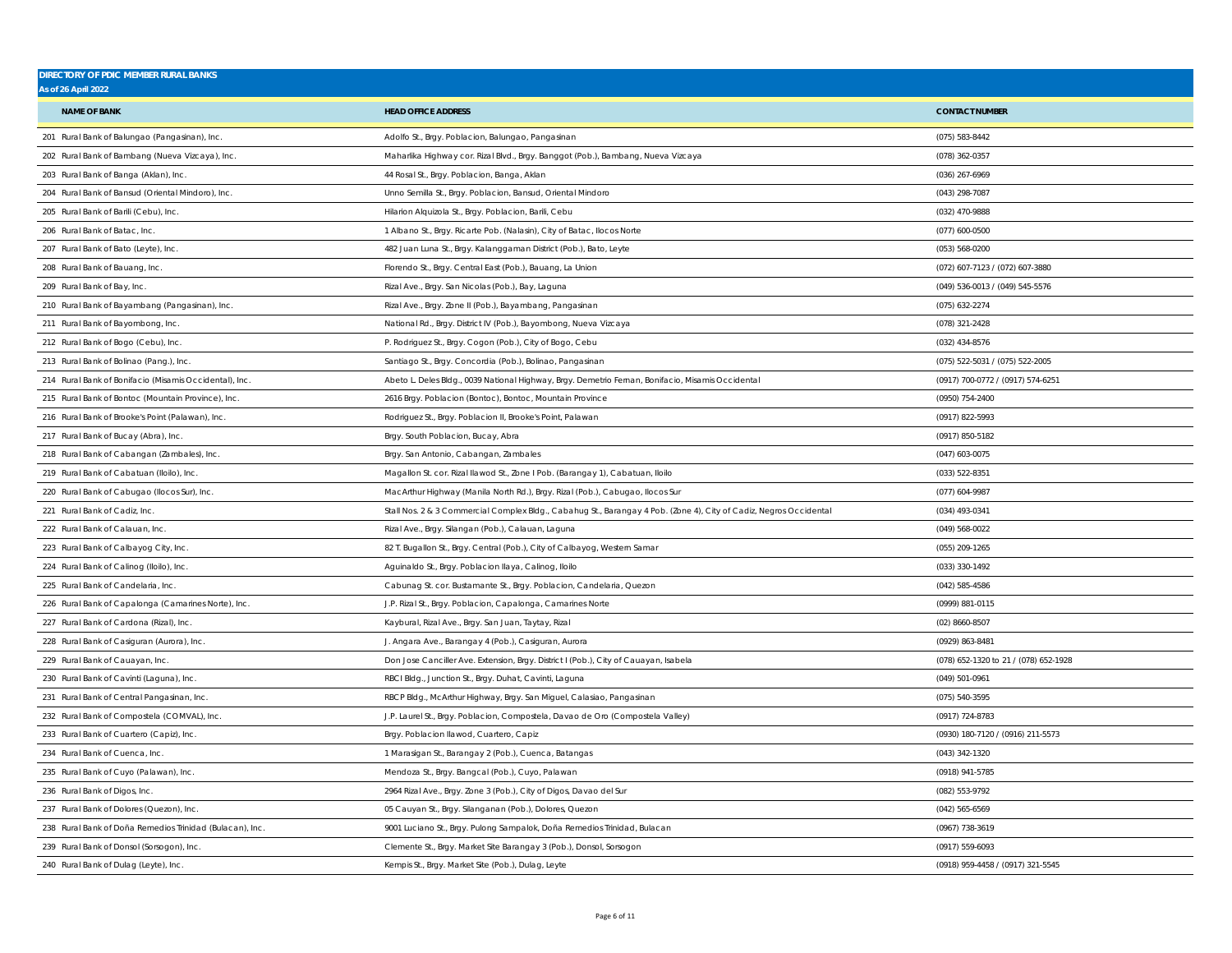| <b>DIRECTORY OF PDIC MEMBER RURAL BANKS</b><br><b>As of 26 April 2022</b> |                                                                                                    |                                                     |
|---------------------------------------------------------------------------|----------------------------------------------------------------------------------------------------|-----------------------------------------------------|
| <b>NAME OF BANK</b>                                                       | <b>HEAD OFFICE ADDRESS</b>                                                                         | <b>CONTACT NUMBER</b>                               |
| 241 Rural Bank of Dumangas, Inc.                                          | J.M. Basa St. cor. Burgos St., Brgy. Poblacion, Dumangas, Iloilo                                   | (033) 361-2754 / (033) 361-2225                     |
| 242 Rural Bank of Dupax (Nueva Vizcaya), Inc.                             | Brgy. Malasin (Pob.), Dupax del Norte, Nueva Vizcaya                                               | (0918) 936-4419                                     |
| 243 Rural Bank of El Salvador (Misamis Oriental), Inc.                    | Zone 1, Brgy. Poblacion, City of El Salvador, Misamis Oriental                                     | (0917) 636-0131                                     |
| 244 Rural Bank of Escalante (Neg. Occ.), Inc.                             | South Ave., Brgy. Balintawak (Pob.), City of Escalante, Negros Occidental                          | (034) 454-0169                                      |
| 245 Rural Bank of Galimuyod (Ilocos Sur), Incorporated                    | Brgy. Poblacion, Galimuyod, Ilocos Sur                                                             | (0917) 677-9482                                     |
| 246 Rural Bank of Gandara (Samar), Inc.                                   | San Miguel St., Brgy. Burabod II (Pob.), Gandara, Western Samar                                    | (0906) 313-2113                                     |
| 247 Rural Bank of Gattaran, Inc.                                          | Brgy. Centro Norte (Pob.), Gattaran, Cagayan                                                       | (078) 396-9935                                      |
| 248 Rural Bank of General Luna (Quezon), Inc.                             | Esther St., Barangay 7 (Pob.), General Luna, Quezon                                                | (0919) 995-1138 / (0977) 807-6901                   |
| 249 Rural Bank of Gingoog, Inc.                                           | C.V. Lugod Bldg., Lugod St. cor. Guno St., Brgy. 16 (Pob.), City of Gingoog, Misamis Oriental      | (088) 328-0053 / (088) 861-1067                     |
|                                                                           |                                                                                                    |                                                     |
| 250 Rural Bank of Gitagum (Misamis Oriental), Inc.                        | Brgy. Poblacion, Gitagum, Misamis Oriental                                                         | (088) 555-0723                                      |
| 251 Rural Bank of Gloria (Or. Min.), Inc.                                 | 181 N. Jamilla St., Brgy. Maligaya (Pob.), Gloria, Oriental Mindoro                                | (0910) 553-7672                                     |
| 252 Rural Bank of Guinobatan, Inc.                                        | JMH Bldg., Mabini St., Brgy. Poblacion, Guinobatan, Albay                                          | (052) 484-6439                                      |
| 253 Rural Bank of Guiuan (Eastern Samar), Inc.                            | Sta. Cruz St., Brgy. Poblacion Ward 7, Guiuan, Eastern Samar                                       | (0917) 542-9719                                     |
| 254 Rural Bank of Hermosa (Bataan), Inc.                                  | Plaza Burgos, Burgos St., Brgy. Burgos-Soliman (Pob.), Hermosa, Bataan                             | $(047)$ 491-1516                                    |
| 255 Rural Bank of Hilongos (Leyte), Inc.                                  | R.V Villaflores St., Central Barangay (Pob.), Hilongos, Leyte                                      | $(053)$ 336-2022                                    |
| 256 Rural Bank of Hindang (Leyte), Inc.                                   | 1082 J. P. Rizal St., Brgy. Poblacion 1, Hindang, Leyte                                            | (053) 530-0429                                      |
| 257 Rural Bank of Hinundayan (Southern Leyte), Inc.                       | G/F Lee Mi Bldg., Rizal St., Brgy. District III (Pob.), Hinundayan, Southern Leyte                 | (0977) 807-8205                                     |
| 258 Rural Bank of Ibajay, Inc.                                            | National Highway, Brgy. Poblacion, Ibajay, Aklan                                                   | (036) 289-2287                                      |
| 259 Rural Bank of Ilog (Negros Occidental), Inc.                          | Brgy. Dancalan, Ilog, Negros Occidental                                                            | (034) 213-2781                                      |
| 260 Rural Bank of Iloilo City, Inc.                                       | RBIC Bldg., Luna St., Brgy. Magsaysay Village, City of Iloilo, Iloilo                              | (033) 320-5043                                      |
| 261 Rural Bank of Infanta (Quezon), Inc.                                  | Velasco St. cor. Mabini St., Poblacion 38 (Poblacion Barangay 2), Infanta, Quezon                  | (042) 535-2235                                      |
| 262 Rural Bank of Irosin (Sorsogon), Inc.                                 | M.L. Quezon St., Brgy. San Julian (Pob.), Irosin, Sorsogon                                         | (0907) 085-2131 / (0977) 630-2276                   |
| 263 Rural Bank of Itogon (Benguet), Inc.                                  | 1993 Public Market Bldg., Km. 5, Brgy. Pico, La Trinidad, Benguet                                  | (074) 422-5588                                      |
| 264 Rural Bank of Jaen, Inc.                                              | P. Gonzalo St., Brgy. Imelda Pob. (Doña Aurora), Jaen, Nueva Ecija                                 | $(044)$ 486-5572                                    |
| 265 Rural Bank of Jamindan (Capiz), Inc.                                  | National Rd. (Sandaiz St.), Brgy. Poblacion, Jamindan, Capiz                                       | (036) 651-8276                                      |
| 266 Rural Bank of Jimenez (Mis. Occ.), Inc.                               | Rizal St., Brgy. Rizal (Pob.), Jimenez, Misamis Occidental                                         | (088) 272-3217                                      |
| 267 Rural Bank of Jose Panganiban (Camarines Norte), Inc.                 | St. Milagrosa Hall, Roy Padilla Sr. Blvd., Brgy. South Poblacion, Jose Panganiban, Camarines Norte | (054) 721-2092 / (054) 721-3685                     |
| 268 Rural Bank of Kapalong (Davao), Inc.                                  | 54 M. Quezon St., Brgy. Maniki (Poblacion), Kapalong, Davao del Norte                              | (0917) 305-2693 / (0999) 990-4631 / (0917) 711-0488 |
| 269 Rural Bank of Kiamba (Sarangani), Inc.                                | St. Anthony St. cor. Sampaguita St., Brgy. Poblacion, Kiamba, Sarangani                            | (083) 893-4029 / (083) 893-4030 / (0977) 837-6125   |
| 270 Rural Bank of Kibawe (Bukidnon), Inc.                                 | Sayre Highway, Brgy. West Kibawe (Pob.), Kibawe, Bukidnon                                          | (0917) 544-8510                                     |
| 271 Rural Bank of La Paz. Inc.                                            | J. Catalan St. cor. Burgos St., Brgy. San Isidro (Pob.), La Paz, Tarlac                            | (045) 493-1988                                      |
| 272 Rural Bank of Labason (Zamboanga del Norte), Incorporated             | Rizal Ave., Brgy. Antonino, Labason, Zamboanga del Norte                                           | (0917) 724-1713                                     |
| 273 Rural Bank of Lanuza (Surigao del Sur), Inc.                          | 8317 Urbiztondo St. cor. Arreza St., Brgy. Magosilom, Cantilan, Surigao del Sur                    | (086) 212-5286                                      |
| 274 Rural Bank of Lebak (Sultan Kudarat), Incorporated                    | Brgy. Poblacion, Lebak, Sultan Kudarat                                                             | (064) 205-3192                                      |
| 275 Rural Bank of Leganes (Iloilo), Inc.                                  | Quitin Salas St., Brgy. Poblacion, Leganes, Iloilo                                                 | (033) 329-7900                                      |
| 276 Rural Bank of Liloy (Zamboanga Del Norte), Inc.                       | Brgy. Baybay (Pob.), Liloy, Zamboanga del Norte                                                    | (0917) 534-5115 / (0906) 545-6627                   |
| 277 Rural Bank of Lipa City, Inc.                                         | 113 J.P. Rizal St., Poblacion Barangay 6, City of Lipa, Batangas                                   | $(043)$ 756-1635                                    |
| 278 Rural Bank of Loon (Bohol), Inc.                                      | National Highway, Brgy. Cogon Norte (Pob.), Loon, Bohol                                            | (038) 417-0022 / (0977) 796-4093                    |
| 279 Rural Bank of Lopez Jaena (Misamis Occidental), Inc.                  | P-3, Brgy. Eastern Poblacion, Lopez Jaena, Misamis Occidental                                      | (088) 531-1866                                      |
| 280 Rural Bank of Lucban (Quezon), Inc                                    | 103 Rizal Ave., Barangay 8 (Pob.), Lucban, Quezon                                                  | (042) 540-4238                                      |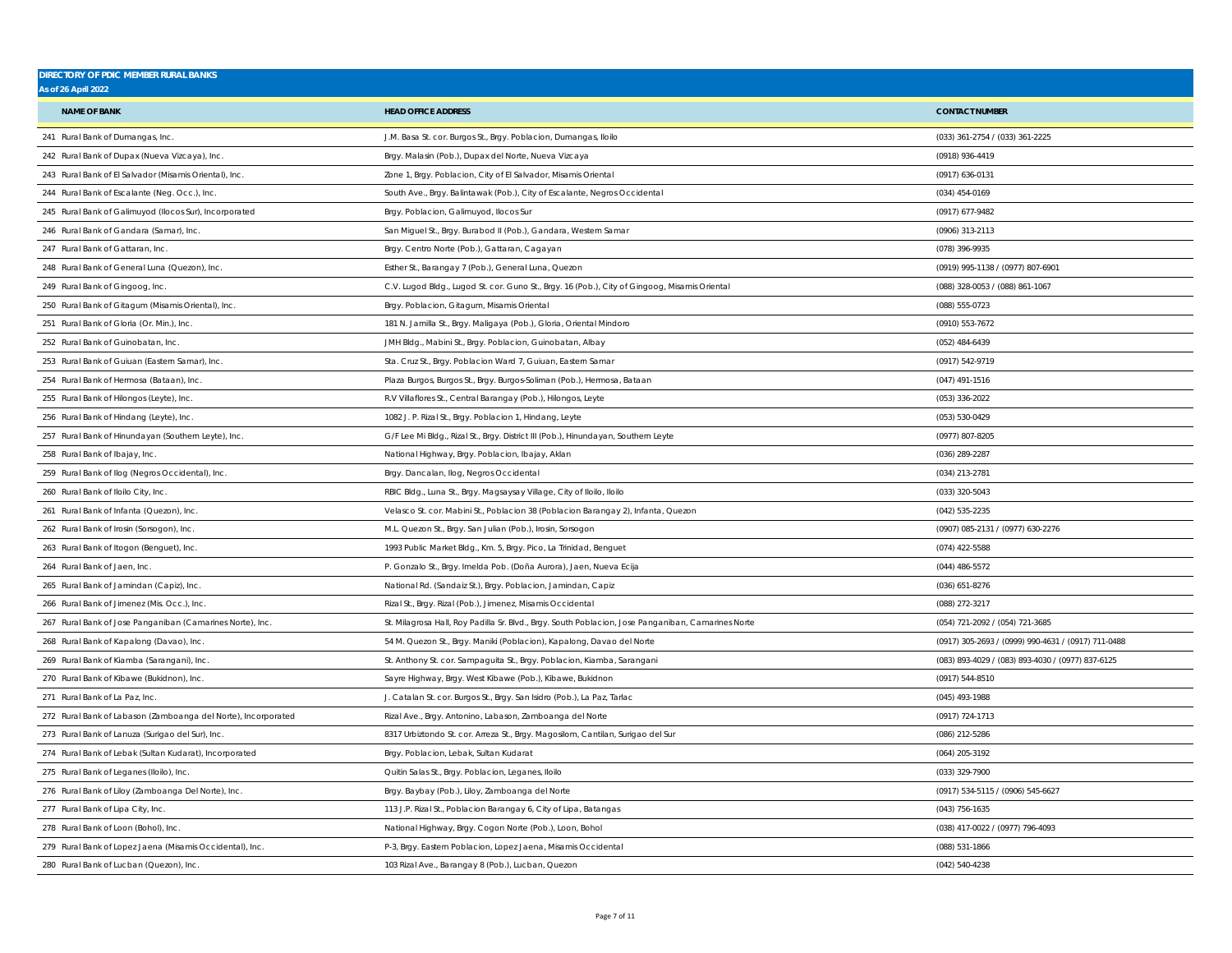| <b>DIRECTORY OF PDIC MEMBER RURAL BANKS</b><br><b>As of 26 April 2022</b> |                                                                                                            |                                                     |
|---------------------------------------------------------------------------|------------------------------------------------------------------------------------------------------------|-----------------------------------------------------|
|                                                                           |                                                                                                            |                                                     |
| <b>NAME OF BANK</b>                                                       | <b>HEAD OFFICE ADDRESS</b>                                                                                 | <b>CONTACT NUMBER</b>                               |
| 281 Rural Bank of Luisiana, Inc.                                          | RBLI Bldg., 42 Bonifacio St., Barangay Zone II (Pob.), Luisiana, Laguna                                    | (049) 503-6151                                      |
| 282 Rural Bank of Lumban (Laguna), Inc.                                   | National Rd., Brgy. Lewin, Lumban, Laguna                                                                  | (049) 501-4850                                      |
| 283 Rural Bank of Maasin (Southern Leyte), Inc                            | Rafols St., Brgy. Tunga-tunga (Pob.), City of Maasin, Southern Leyte                                       | (053) 381-2069 / (053) 382-3481 / (053) 382-2815    |
| 284 Rural Bank of Mabalacat, Inc.                                         | McArthur Highway, Brgy. Dau, Mabalacat City, Pampanga                                                      | (045) 308-0171                                      |
| 285 Rural Bank of Maddela (Quirino), Inc.                                 | AgriBank Bldg., Purok Namnama, Ancheta St., Brgy. Poblacion Norte, Maddela, Quirino                        | (0917) 880-9762 / (0906) 745-4419 / (0917) 109-9189 |
| 286 Rural Bank of Madridejos (Cebu), Inc.                                 | Brgy. Poblacion, Madridejos, Cebu                                                                          | (032) 439-7028                                      |
| 287 Rural Bank of Magdalena (Laguna), Inc.                                | 10 E. Jacinto St., Brgy. Poblacion, Magdalena, Laguna                                                      | (049) 503-7001                                      |
| 288 Rural Bank of Makato (Aklan), Inc.                                    | Mayor Paterio Tirol St., Brgy. Poblacion, Makato, Aklan                                                    | (036) 272-3935                                      |
| 289 Rural Bank of Malitbog (Southern Leyte), Inc.                         | Brgy. San Antonio (Pob.), Malitbog, Southern Leyte                                                         | (053) 589-3884                                      |
| 290 Rural Bank of Malolos, Inc.                                           | Pariancillo St., Brgy. Santo Niño (Pob.), City of Malolos, Bulacan                                         | (044) 791-0479                                      |
| 291 Rural Bank of Mambusao, Inc.                                          | Bonifacio St., Brgy. Poblacion Proper, Mambusao, Capiz                                                     | (036) 647-0179                                      |
| 292 Rural Bank of Manapla (Neg. Occ.), Inc.                               | B. Gallo St., Brgy. 1-A (Pob.), Manapla, Negros Occidental                                                 | (034) 491-0030                                      |
| 293 Rural Bank of Mangaldan, Inc.                                         | Rizal Ave., Brgy. Poblacion, Mangaldan, Pangasinan                                                         | (075) 523-7913                                      |
| 294 Rural Bank of Manolo Fortich (Bukidnon), Inc.                         | Brgy. Poblacion, Manolo Fortich, Bukidnon                                                                  | (0917) 704-8264                                     |
| 295 Rural Bank of Manukan (Zamboanga del Norte), Inc.                     | Brgy. Poblacion, Manukan, Zamboanga del Norte                                                              | (0908) 860-0051                                     |
| 296 Rural Bank of Maria Aurora (Aurora), Inc.                             | 028 Silvestre St., Barangay I (Pob.), Maria Aurora, Aurora                                                 | (0936) 926-5328 / (0999) 994-0423                   |
| 297 Rural Bank of Marilag (Sta. Maria, Laguna), Inc.                      | 106 Real Velasquez St., Brgy. IV (Pob.), Santa Maria, Laguna                                               | (049) 501-0438                                      |
| 298 Rural Bank of Matag-ob (Leyte), Inc.                                  | McArthur St., Brgy. Talisay (Pob.), Matag-ob, Leyte                                                        | (0926) 451-5949 / (0906) 819-5290 / (0923) 568-5817 |
| 299 Rural Bank of Mati, Inc.                                              | Almario Bldg., Rizal St., Brgy. Central (Pob.), City of Mati, Davao Oriental                               | (087) 388-3492                                      |
| 300 Rural Bank of Mauban, Inc.                                            | Quezon St., Brgy. Rizaliana (Pob.), Mauban, Quezon                                                         | (042) 784-0203                                      |
| 301 Rural Bank of Medina (Misamis Oriental), Inc.                         | Brgy. South Pob., Medina, Misamis Oriental                                                                 | (088) 331-2011                                      |
| 302 Rural Bank of Miagao (Iloilo), Inc.                                   | Noble St., Brgy. Ubos llawod (Pob.), Miagao, Iloilo                                                        | (033) 315-8005                                      |
| 303 Rural Bank of Midsayap, Inc.                                          | Quezon Ave., Barangay Poblacion 4, Midsayap, Cotabato (North Cotabato)                                     | (064) 229-8009 / (064) 229-8198                     |
| 304 Rural Bank of Montalban, Inc.                                         | J.P. Rizal St., Brgy. Manggahan, Rodriguez (Montalban), Rizal                                              | (02) 8420-5547 / (02) 8998-1712                     |
| 305 Rural Bank of Naic, Inc.                                              | 16 Capt. C. Nazareno St., Brgy. Capt. C. Nazareno (Pob.), Naic, Cavite                                     | (046) 412-0436 / (046) 507-0241 / (046) 507-0325    |
| 306 Rural Bank of New Washington (Aklan), Inc.                            | Magsaysay Blvd., Brgy. Poblacion, New Washington, Aklan                                                    | $(036)$ 264-3355                                    |
| 307 Rural Bank of Norala (S. Cotabato), Inc.                              | Stall 351 Phase B Public Market, Manuel Roxas St. cor. Burgos St., Brgy. Poblacion, Norala, South Cotabato | (083) 234-1107                                      |
| 308 Rural Bank of Padre Garcia, Inc.                                      | A. Mabini St., Brgy. Poblacion, Padre Garcia, Batangas                                                     | (043) 515-9228                                      |
| 309 Rural Bank of Paete, Inc.                                             | J. Rizal St. cor. J.V. Quesada St., Brgy. Ilaya del Sur (Pob.), Paete, Laguna                              | (049) 557-0006 / (049) 808-5396                     |
| 310 Rural Bank of Pagadian, Inc.                                          | Gov. Vicente Cerilles St., Brgy. San Francisco (Pob.), City of Pagadian, Zamboanga del Sur                 | (062) 214-1797                                      |
| 311 Rural Bank of Pamplona (Negros Oriental), Inc.                        | L. Aguilar St., Brgy. Poblacion, Pamplona, Negros Oriental                                                 | (035) 536-0062                                      |
| 312 Rural Bank of Pana-on (Misamis Occidental), Inc.                      | Brgy. Poblacion, Panaon, Misamis Occidental                                                                | (088) 272-3600                                      |
| 313 Rural Bank of Paracale (Camarines Norte), Incorporated                | San Antonio St., Brgy. Poblacion Norte, Paracale, Camarines Norte                                          | (054) 875-5617 / (0998) 592-4764 / (054) 585-2026   |
| 314 Rural Bank of Pilar (Bataan), Inc.                                    | National Rd., Brgy. Poblacion, Pilar, Bataan                                                               | $(045)$ 237-2560                                    |
| 315 Rural Bank of Pilar (Sorsogon), Inc.                                  | RB Pilar Bldg., Milleza St., Brgy. Dao (Pob.), Pilar, Sorsogon                                             | (0919) 420-7239                                     |
| 316 Rural Bank of Pinamalayan, Inc.                                       | Malvar St., Brgy. Zone II (Pob.), Pinamalayan, Oriental Mindoro                                            | (043) 284-7402 / (043) 284-7401                     |
| 317 Rural Bank of Placer, Inc.                                            | Km. 1 National Highway, Brgy. Washington (Pob.), City of Surigao, Surigao del Norte                        | (086) 826-5517                                      |
| 318 Rural Bank of Pola (Oriental Mindoro), Inc.                           | Brgy. Batuhan, Pola, Oriental Mindoro                                                                      | $(043)$ 288-1653                                    |
| 319 Rural Bank of Polomolok (South Cotabato), Inc.                        | National Highway, Brgy. Magsaysay, Polomolok, South Cotabato                                               | (083) 500-9021                                      |
| 320 Rural Bank of Porac (Pampanga), Inc.                                  | Priser Trading Corp., Flora Ave., Brgy. Santo Rosario (Pob.), City of Angeles, Pampanga                    | (045) 322-0909                                      |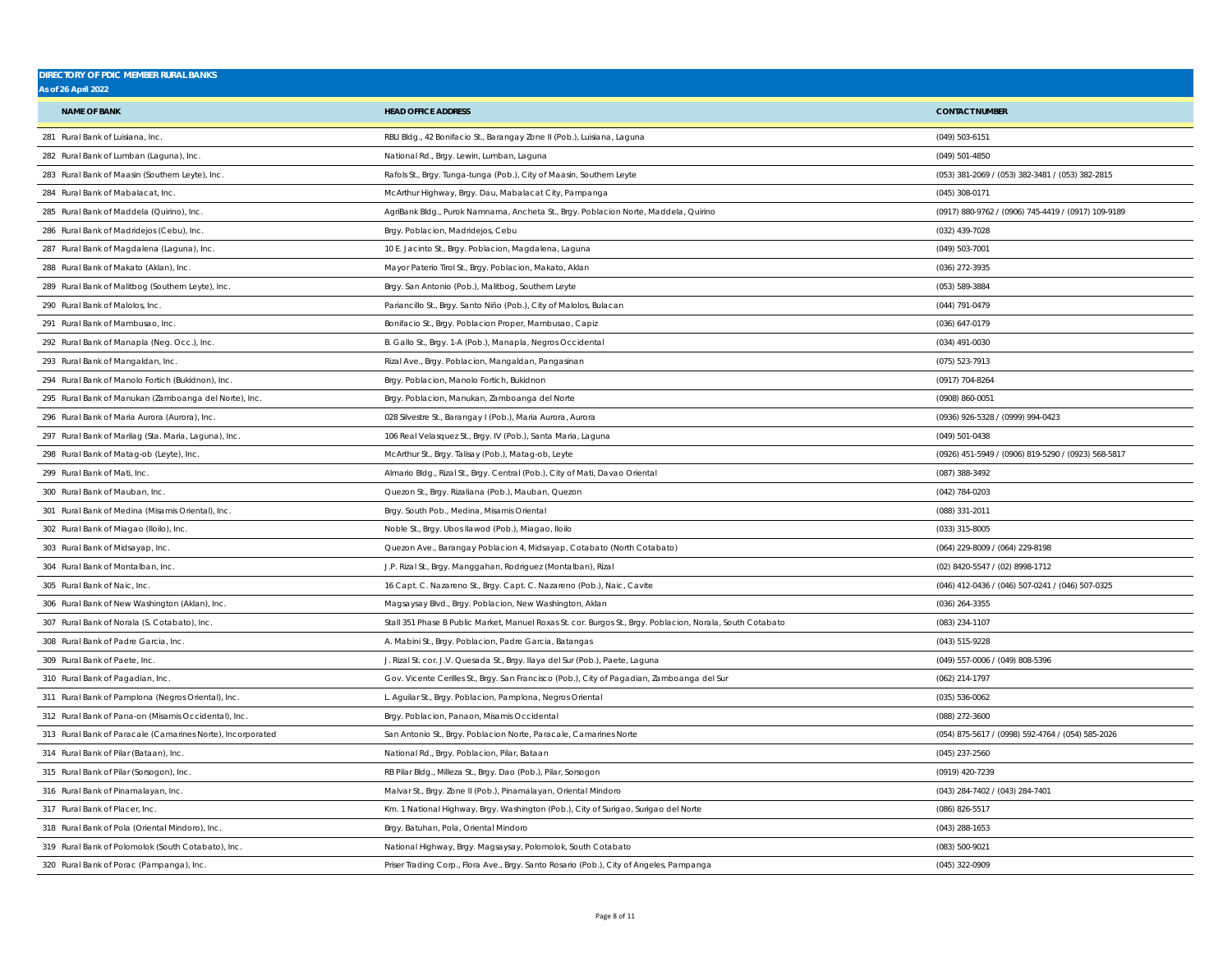| <b>DIRECTORY OF PDIC MEMBER RURAL BANKS</b><br><b>As of 26 April 2022</b> |                                                                                                     |                                                   |
|---------------------------------------------------------------------------|-----------------------------------------------------------------------------------------------------|---------------------------------------------------|
| <b>NAME OF BANK</b>                                                       | <b>HEAD OFFICE ADDRESS</b>                                                                          | <b>CONTACT NUMBER</b>                             |
| 321 Rural Bank of Pozorrubio, Inc.                                        | Rizal St., Brgy. Poblacion, Pozorrubio, Pangasinan                                                  | $(075) 566 - 7026$                                |
| 322 Rural Bank of Puerto Galera (Oriental Mindoro), Inc.                  | Hilarion Axalan St., Brgy. Poblacion, Puerto Galera, Oriental Mindoro                               | (0966) 407-0042                                   |
| 323 Rural Bank of Pura (Tarlac), Inc.                                     | Mabini St., Brgy. Poblacion 3, Pura, Tarlac                                                         | (045) 606-9976                                    |
| 324 Rural Bank of Quezon (N.E.), Inc.                                     | Tomas Joson Ave., Brgy. Dulong Bayan, Quezon, Nueva Ecija                                           | (0998) 863-3144                                   |
| 325 Rural Bank of Ramon (Isabela), Inc.                                   | 121 National Highway, Brgy. Bugallon Proper (Pob.), Ramon, Isabela                                  | (078) 323-0079                                    |
| 326 Rural Bank of Rizal (Kalinga-Apayao), Inc.                            | Brgy. Babalag East (Pob.), Rizal (Liwan), Kalinga                                                   | (0907) 147-1466 / (0917) 581-4676                 |
| 327 Rural Bank of Rizal (Laguna), Inc.                                    | Rizal Ave., Brgy. West Poblacion, Rizal, Laguna                                                     | (049) 563-1020                                    |
| 328 Rural Bank of Rizal (Zamboanga del Norte), Inc.                       | RBR Tower, Rizal Ave. cor. Gonzales St., Brgy. Central (Pob.), City of Dipolog, Zamboanga del Norte | (065) 212-2017                                    |
| 329 Rural Bank of Rosario (La Union), Inc.                                | McArthur Highway, Brgy. Poblacion East, Rosario, La Union                                           | (072) 687-0239                                    |
| 330 Rural Bank of Roxas (Or. Min.), Inc.                                  | Administration St. cor. Magsaysay St., Brgy. Bagumbayan (Pob.), Roxas, Oriental Mindoro             | (0932) 881-3012                                   |
| 331 Rural Bank of Sagada (Mountain Province), Inc.                        | Brgy. Poblacion (Patay), Sagada, Mountain Province                                                  | (0920) 952-1358 / (0917) 675-0093                 |
| 332 Rural Bank of Sagay, Inc.                                             | National Highway, Poblacion II (Barangay 2), City of Sagay, Negros Occidental                       | (034) 488-0131                                    |
| 333 Rural Bank of Salug (Zamboanga del Norte), Inc.                       | Ramon Magsaysay St., Brgy. Poblacion East, Salug, Zamboanga del Norte                               | (0917) 134-0305                                   |
| 334 Rural Bank of Sampaloc (Quezon), Inc.                                 | Quezon Ave. cor. M.L. Tumagay St., Brgy. San Roque (Pob.), Sampaloc, Quezon                         | (042) 555-8257                                    |
| 335 Rural Bank of San Agustin (Isabela), Inc.                             | RB Bldg., Vallejo St., Barangay I (Pob.), Jones, Isabela                                            | (0915) 880-4160                                   |
| 336 Rural Bank of San Antonio, Inc.                                       | J.P. Rizal St., Poblacion Barangay 6, City of Lipa, Batangas                                        | (043) 756-1911                                    |
| 337 Rural Bank of San Jacinto (Masbate), Inc.                             | Bailon St., Brgy. District I (Pob.), San Jacinto, Masbate                                           | (056) 555-2341                                    |
| 338 Rural Bank of San Jose (Camarines Sur), Inc.                          | Mendoza St., Brgy. San Antonio (Pob.), San Jose, Camarines Sur                                      | (054) 881-2053 / (0938) 441-4920                  |
| 339 Rural Bank of San Juan (So. Leyte), Inc.                              | Brgy. San Jose, San Juan (Cabalian), Southern Leyte                                                 | (0917) 551-8057                                   |
| 340 Rural Bank of San Luis (Batangas), Inc.                               | R. Diokno St., Brgy. Poblacion, San Luis, Batangas                                                  | (043) 411-8047 / (043) 321-0416                   |
| 341 Rural Bank of San Luis (Pampanga), Inc.                               | 455 Clemente Puno St., Brgy. Santo Cristo, Guagua, Pampanga                                         | (045) 435-0157 / (045) 900-1137                   |
| 342 Rural Bank of San Manuel (Isabela), Inc.                              | Brgy. District 3 (Pob.), San Manuel, Isabela                                                        | (0915) 886-6076                                   |
| 343 Rural Bank of San Marcelino, Inc.                                     | 21 Apalo St., Brgy. Central (Pob.), San Marcelino, Zambales                                         | $(047)$ 602-2137                                  |
| 344 Rural Bank of San Mateo (Isabela), Inc.                               | National Highway, Barangay III (Pob.), San Mateo, Isabela                                           | (078) 323-0817                                    |
| 345 Rural Bank of San Miguel (Iloilo), Inc.                               | R.V. Sanchez St. North, Brgy. 11 (Poblacion), San Miguel, Iloilo                                    | (033) 331-0669                                    |
| 346 Rural Bank of San Narciso, Inc.                                       | Fontimayor St., Brgy. Libertad (Pob.), San Narciso, Zambales                                        | (047) 232-4623                                    |
| 347 Rural Bank of San Pascual (Obando, Bulacan), Inc                      | 345 M.H. Del Pilar St. cor. F. Navarette St., Brgy. Arkong Bato, City of Valenzuela                 | (02) 8291-4905                                    |
| 348 Rural Bank of San Rafael (Bulacan), Inc.                              | Cagayan Valley Rd., Brgy. Cruz na Daan, San Rafael, Bulacan                                         | (044) 815-3172 / (0932) 848-6876 / (044) 815-6170 |
| 349 Rural Bank of Sanchez Mira (Cagayan), Inc.                            | Brgy. Centro I (Pob.), Sanchez-Mira, Cagayan                                                        | (078) 844-1011 / (0929) 772-8784                  |
| 350 Rural Bank of Santa Maria (Ilocos Sur), Inc.                          | Brgy. Poblacion Sur, Santa Maria, Ilocos Sur                                                        | (077) 604-0539                                    |
| 351 Rural Bank of Sasmuan (Pampanga), Inc.                                | Jupiter St., Brgy. San Nicolas 2nd, Sasmuan (Sexmoan), Pampanga                                     | (045) 900-2507                                    |
| 352 Rural Bank of Seven Lakes (San Pablo City), Inc.                      | 102 M. Paulino St., Barangay II-A (Pob.), City of San Pablo, Laguna                                 | (049) 561-2176                                    |
| 353 Rural Bank of Silay City, Inc.                                        | Eusebio St. cor. G. Gamboa St., Barangay III (Pob.), City of Silay, Negros Occidental               | (034) 495-2936                                    |
| 354 Rural Bank of Sipocot (Camarines Sur), Inc.                           | San Juan Ave., Brgy. South Centro (Pob.), Sipocot, Camarines Sur                                    | (054) 881-2504                                    |
| 355 Rural Bank of Socorro (Oriental Mindoro), Inc.                        | Western (Strong Rep.) Nautical Highway, Brgy. Zone II (Pob.), Socorro, Oriental Mindoro             | (0917) 510-6203                                   |
| 356 Rural Bank of Solano (Nueva Vizcaya), Inc.                            | Maharlika Highway, Brgy. Poblacion South, Solano, Nueva Vizcaya                                     | (078) 326-5172 / (078) 326-5509                   |
| 357 Rural Bank of Sta. Barbara (Iloilo), Inc.                             | Rural Bank of Sta. Barbara Bldg., Roosevelt St., Barangay Zone III (Pob.), Santa Barbara, Iloilo    | (033) 523-7976                                    |
| 358 Rural Bank of Sta. Ignacia, Inc.                                      | Romulo Highway, Brgy. Poblacion East, Santa Ignacia, Tarlac                                         | (045) 606-3058 / (045) 456-6478 / (045) 606-3239  |
| 359 Rural Bank of Sta. Rosa (Laguna), Inc.                                | P. Gomez St., Brgy. Malusak (Pob.), City of Santa Rosa, Laguna                                      | (049) 534-1126                                    |
| 360 Rural Bank of Sta. Rosa de Lima (Paniqui, Tarlac), Inc.               | 1822 Burgos St., Brgy. Poblacion Norte, Paniqui, Tarlac                                             | (045) 931-0678 / (045) 628-7938                   |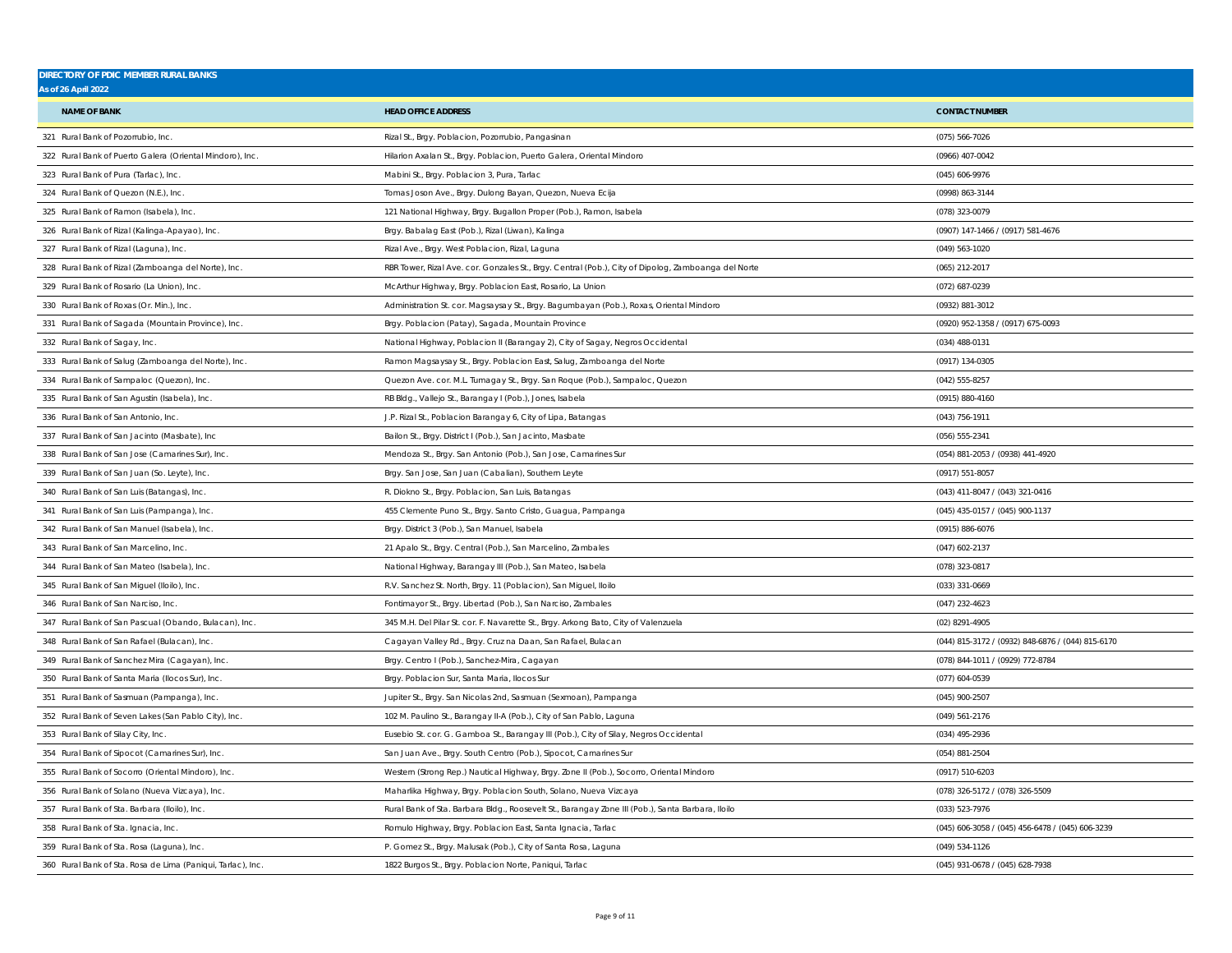| <b>DIRECTORY OF PDIC MEMBER RURAL BANKS</b><br><b>As of 26 April 2022</b> |                                                                                                                                          |                                  |
|---------------------------------------------------------------------------|------------------------------------------------------------------------------------------------------------------------------------------|----------------------------------|
| <b>NAME OF BANK</b>                                                       | <b>HEAD OFFICE ADDRESS</b>                                                                                                               | <b>CONTACT NUMBER</b>            |
| 361 Rural Bank of Sudipen (La Union), Inc.                                | Brgy. Ipet, Sudipen, La Union                                                                                                            | (072) 607-4788                   |
| 362 Rural Bank of Taal, Inc.                                              | F. Agoncillo St., Brgy. Poblacion 13, Taal, Batangas                                                                                     | (043) 214-2563                   |
| 363 Rural Bank of Talisay (Cebu), Inc.                                    | Cebu South Rd., Brgy. Tabunoc, City of Talisay, Cebu                                                                                     | (032) 462-2393                   |
| 364 Rural Bank of Talugtug (N. E.), Inc.                                  | Quirino St., Brgy. Quirino (Pob.), Talugtug, Nueva Ecija                                                                                 | $(044) 806 - 1382$               |
| 365 Rural Bank of Tandag (Surigao del Sur), Inc.                          | RBT Bldg., National Highway, Brgy. Bagong Lungsod (Pob.), City of Tandag, Surigao del Sur                                                | (086) 211-4257                   |
| 366 Rural Bank of Tangub City, Inc.                                       | Lorenzo Tan St., Barangay I - City Hall (Pob.), City of Tangub, Misamis Occidental                                                       | (088) 545-6004                   |
| 367 Rural Bank of Tanjay, Inc.                                            | 639 Magallanes St., Poblacion II (Barangay 2), City of Tanjay, Negros Oriental                                                           | (035) 415-9172                   |
| 368 Rural Bank of Tigaon Camarines Sur, Inc.                              | Aguinaldo St., Brgy. Poblacion, Tigaon, Camarines Sur                                                                                    | $(054) 881 - 0064$               |
| 369 Rural Bank of Tigbauan (Iloilo), Inc.                                 | Tupas St., Barangay 6 (Pob.), Tigbauan, Iloilo                                                                                           | (033) 511-7743                   |
| 370 Rural Bank of Victoria, Inc.                                          | Rizal St., Brgy. San Nicolas (Pob.), Victoria, Tarlac                                                                                    | $(045)$ 606-9804                 |
| 371 Rural Bank of Villaverde (Nueva Vizcaya), Inc.                        | Brgy. Bintawan Norte, Villaverde, Nueva Vizcaya                                                                                          | (0927) 257-4866                  |
| 372 Rural Bank of Zarraga (Iloilo), Inc.                                  | Zamora St., Brgy. Ilaya Poblacion, Zarraga, Iloilo                                                                                       | (033) 333-0461                   |
| 373 Sadiri Rural Bank (San Juan, Ilocos Sur), Inc.                        | G/F BVP Bldg., Zamora St., Brgy. Bannuar (Pob.), San Juan (Lapog), Ilocos Sur                                                            | (0917) 532-0220                  |
| 374 Salug Valley Rural Bank, Inc.                                         | Carisil Bldg., Mabini St., Brgy. Maloloy-on (Pob.), Molave, Zamboanga del Sur                                                            | (062) 225-1937                   |
| 375 San Bartolome Rural Bank, Inc.                                        | Brgy. San Pedro I, Magalang, Pampanga                                                                                                    | (045) 343-4249                   |
| 376 Saviour Rural Bank, Inc.                                              | Jose Abad Santos Ave.(Olongapo-Gapan Rd), Osmeña St., Brgy. Santa Cruz, Lubao, Pampanga                                                  | (045) 971-6538                   |
| 377 SeaBank Philippines, Inc. (A Rural Bank)                              | 32 J.P. Rizal St., Barangay II (Pob.), Pagsanjan, Laguna                                                                                 | (049) 501-4213                   |
| 378 Second Rural Bank of San Luis (Pampanga), Inc.                        | Brgy. Santo Tomas, San Luis, Pampanga                                                                                                    | (045) 436-0925                   |
| 379 Second Rural Bank of Valenzuela (Metro Manila), Inc.                  | 045 M.H. del Pilar Rd., Brgy. Poblacion, City of Valenzuela                                                                              | (02) 8292-2142                   |
| 380 Secured Bank, Inc. (A Rural Bank)                                     | Capt. Vicente Roa St., Barangay 38 (Pob.), City of Cagayan de Oro, Misamis Oriental                                                      | (088) 857-2985 / (0917) 625-3505 |
| 381 SG BANK - A RURAL BANK Inc.                                           | 167 Real St., Poblacion No. 7 (Barangay 7), City of Dumaguete, Negros Oriental                                                           | (035) 422-2387                   |
| 382 Silahis Bank, Inc. (A Rural Bank)                                     | 452 McArthur Highway, Brgy. Wawa, Balagtas (Bigaa), Bulacan                                                                              | (044) 693-1195                   |
| 383 South Bank (A Rural Bank), Inc.                                       | Rodelsa Hall, Liceo de Cagayan University, R. N. Pelaez Blvd. (Kauswagan Rd.), Brgy. Kauswagan, City of Cagayan de Oro, Misamis Oriental | (088) 858-4832                   |
| 384 Southeast Country Bank, Inc. (A Rural Bank)                           | 004 P. Bustamante Rd., Brgy. Santo Domingo (Pob.), Camaligan, Camarines Sur                                                              | $(054)$ 474-8627                 |
| 385 St. Michael Rural Bank of Tarlac (Tarlac), Inc.                       | G/F Herminia Bldg., Block 2, Espinosa St. cor. Rizal St., Brgy. Santo Cristo, City of Tarlac, Tarlac                                     | $(045)$ 982-6465                 |
| 386 Sta. Maria Rural Bank, Inc.                                           | 463 Gov. Fortunato F. Halili Ave., Brgy. Bagbaguin, Santa Maria, Bulacan                                                                 | $(044)$ 288-2018                 |
| 387 Summit Bank (Rural Bank of Tublay, Inc.)                              | Acop, Tublay, Benguet                                                                                                                    | (074) 304-2288 / (074) 424-4051  |
| 388 Summit Rural Bank of Lipa City, Inc.                                  | 50 B. Morada Ave., Poblacion Barangay 1, City of Lipa, Batangas                                                                          | (043) 757-2513                   |
| 389 Sunrise Rural Bank (Rosario, Batangas), Inc.                          | Y. Zuno St., Brgy. Poblacion, Rosario, Batangas                                                                                          | (043) 321-3001                   |
| 390 Talisay Rural Bank, Inc.                                              | Bonifacio St. cor. Mabini St., Brgy. Zone 4-A, City of Talisay, Negros Occidental                                                        | (034) 495-3116                   |
| 391 Tamaraw Rural Bank, Inc.                                              | M.H. Del Pilar St. cor. Magsaysay St., Brgy. 7 (Pob.), San Jose, Occidental Mindoro                                                      | (043) 491-1790                   |
| 392 The Country Bank Rural Bank of Bongabong Or. Mindoro, Inc.            | Rodriguez St., Brgy. Poblacion, Bongabong, Oriental Mindoro                                                                              | (043) 283-5080                   |
| 393 Towncall Rural Bank, Inc.                                             | G/F Towncall Bldg. II, Maharlika Highway, Brgy. Dicarma (Pob.), City of Cabanatuan, Nueva Ecija                                          | (044) 463-8580 to 82             |
| 394 TRBank, Inc. (A Rural Bank)                                           | Units 3101-3108 31/F Raffles Corp. Center, F. Ortigas Jr. Ave. (Emerald Ave.), Brgy. San Antonio, City of Pasig                          | (02) 8672-8500 local 113 or 104  |
| 395 Turumba Rural Bank of Pakil, Laguna, Inc.                             | 36 Tavera St., Brgy. Tavera (Pob.), Pakil, Laguna                                                                                        | (049) 557-0548                   |
| 396 Unilink Bank, Inc. (A Rural Bank)                                     | Km. 39 National Highway, Brgy. Balibago, City of Santa Rosa, Laguna                                                                      | (049) 534-1074                   |
| 397 United Consumers Rural Bank, Inc.                                     | National Highway, Centro, Brgy. Santa Rosa, Aurora, Isabela                                                                              | (078) 323-3556                   |
| 398 Universal Rural Bank of Lopez (Quezon), Inc.                          | Merchan St., Barangay 9 (Pob.), City of Lucena, Quezon                                                                                   | (042) 797-1602                   |
| 399 Upland Rural Bank of Dalaguete (Cebu), Inc.                           | M. L. Quezon St., Brgy. Poblacion, Oslob, Cebu                                                                                           | (032) 484-8283                   |
| 400 Utility Bank-A Rural Bank, Inc.                                       | 30 J.P. Rizal St., Barangay I (Pob.), Bauan, Batangas                                                                                    | (043) 786-1541                   |